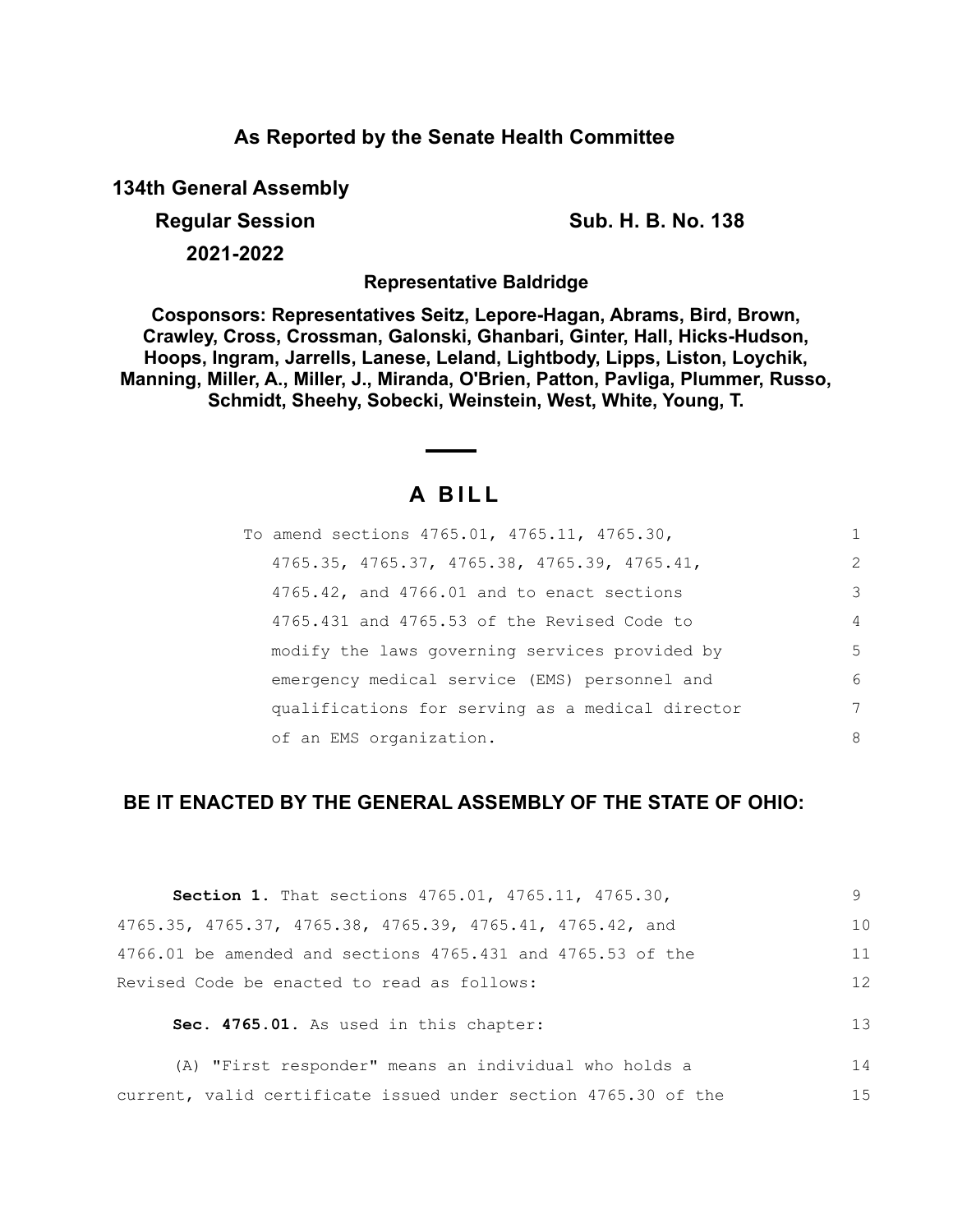### **Sub. H. B. No. 138** Page 2 **As Reported by the Senate Health Committee**

| Revised Code to practice as a first responder.                  | 16 |
|-----------------------------------------------------------------|----|
| (B) "Emergency medical technician-basic" or "EMT-basic"         | 17 |
| means an individual who holds a current, valid certificate      | 18 |
| issued under section 4765.30 of the Revised Code to practice as | 19 |
| an emergency medical technician-basic.                          | 20 |
| (C) "Emergency medical technician-intermediate" or "EMT-I"      | 21 |
| means an individual who holds a current, valid certificate      | 22 |
| issued under section 4765.30 of the Revised Code to practice as | 23 |
| an emergency medical technician-intermediate.                   | 24 |
| (D) "Emergency medical technician-paramedic" or                 | 25 |
| "paramedic" means an individual who holds a current, valid      | 26 |
| certificate issued under section 4765.30 of the Revised Code to | 27 |
| practice as an emergency medical technician-paramedic.          | 28 |
| (E) "Ambulance" means any motor vehicle that is used, or        | 29 |
| is intended to be used, for the purpose of responding to        | 30 |
| emergency medical situations, transporting emergency patients,  | 31 |
| and administering emergency medical service to patients before, | 32 |
| during, or after transportation.                                | 33 |
| (F) "Cardiac monitoring" means a procedure used for the         | 34 |
| purpose of observing and documenting the rate and rhythm of a   | 35 |
| patient's heart by attaching electrical leads from an           | 36 |
| electrocardiograph monitor to certain points on the patient's   | 37 |
| body surface.                                                   | 38 |
| (G) "Emergency medical service" means any of the services       | 39 |
| described in sections 4765.35, 4765.37, 4765.38, and 4765.39 of | 40 |
| the Revised Code that are performed by first responders,        | 41 |
| emergency medical technicians-basic, emergency medical          | 42 |
| technicians-intermediate, and paramedics_are authorized to      | 43 |
| perform pursuant to rules adopted by the state board of         | 44 |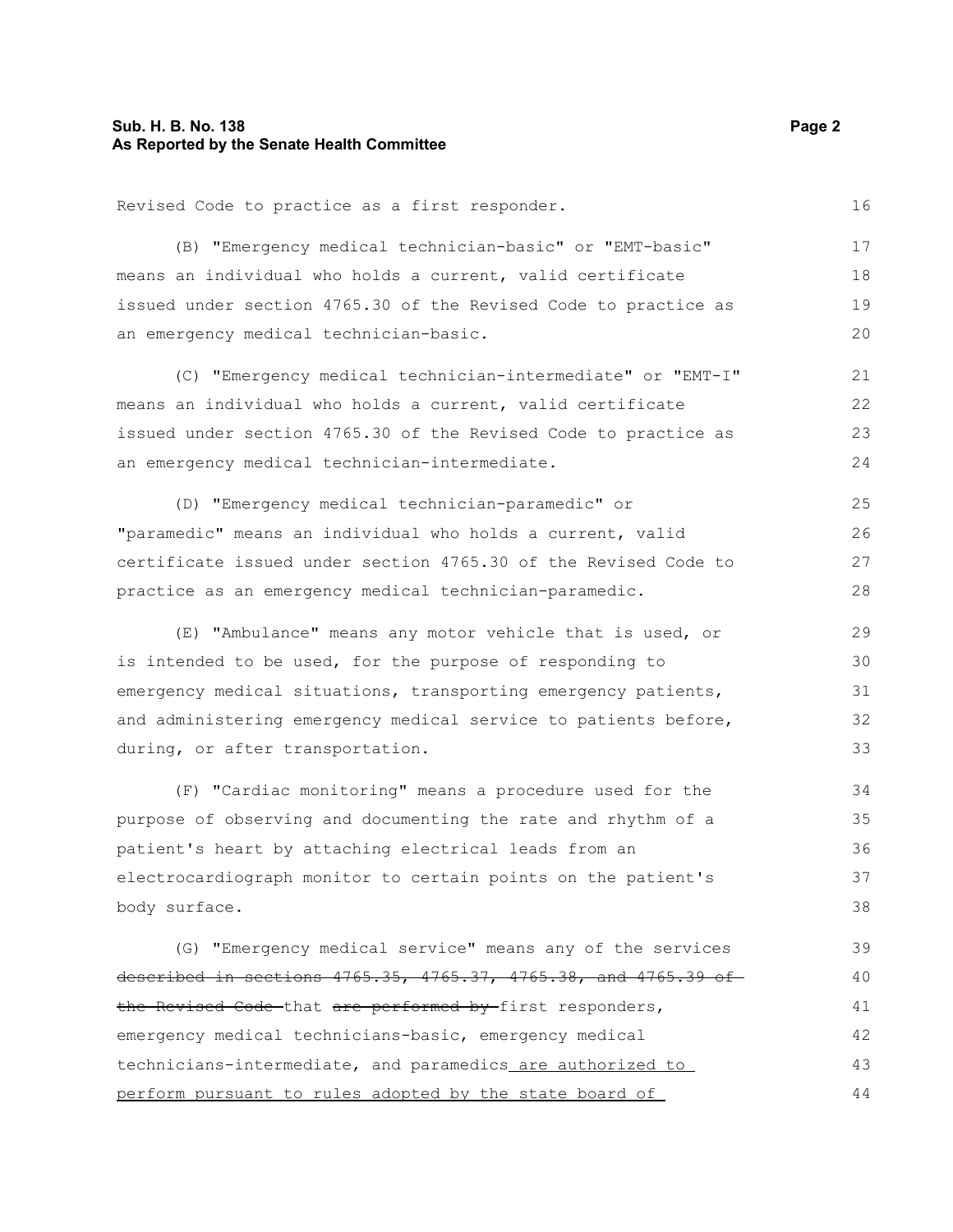### **Sub. H. B. No. 138 Page 3 As Reported by the Senate Health Committee**

| emergency medical, fire, and transportation services under       | 45 |
|------------------------------------------------------------------|----|
| section 4765.11 of the Revised Code. "Emergency medical service" | 46 |
| includes such services performed before or during any transport  | 47 |
| of a patient, including transports between hospitals and         | 48 |
| transports to and from helicopters.                              | 49 |
| (H) "Emergency medical service organization" means a             | 50 |
| public or private organization using first responders, EMTs-     | 51 |
| basic, EMTs-I, or paramedics, or a combination of first          | 52 |
| responders, EMTs-basic, EMTs-I, and paramedics, to provide       | 53 |
| emergency medical services.                                      | 54 |
| (I) "Physician" means an individual who holds a current,         | 55 |
| valid license issued under Chapter 4731. of the Revised Code     | 56 |
| authorizing the practice of medicine and surgery or osteopathic  | 57 |
| medicine and surgery.                                            | 58 |
| (J) "Registered nurse" means an individual who holds a           | 59 |
| current, valid license issued under Chapter 4723. of the Revised | 60 |
| Code authorizing the practice of nursing as a registered nurse.  | 61 |
| (K) "Volunteer" means a person who provides services             | 62 |
| either for no compensation or for compensation that does not     | 63 |
| exceed the actual expenses incurred in providing the services or | 64 |
| in training to provide the services.                             | 65 |
| (L) "Emergency medical service personnel" means first            | 66 |
| responders, emergency medical technicians-basic, emergency       | 67 |
| medical technicians-intermediate, emergency medical technicians- | 68 |
| paramedic, and persons who provide medical direction to such     | 69 |
| persons.                                                         | 70 |
| (M) "Hospital" has the same meaning as in section 3727.01        | 71 |
| of the Revised Code.                                             | 72 |
| (N) "Trauma" or "traumatic injury" means severe damage to        | 73 |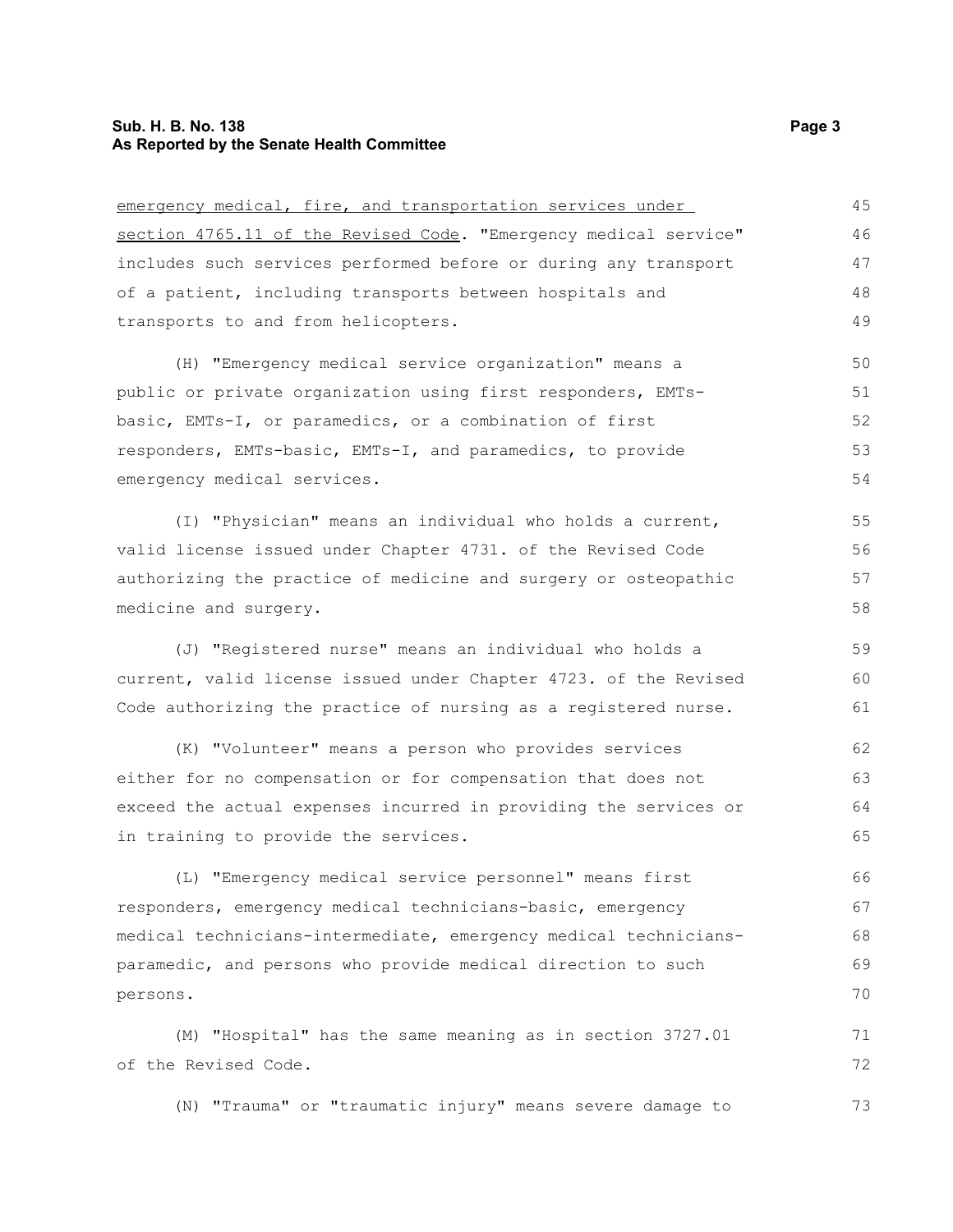| or destruction of tissue that satisfies both of the following                                   | 74       |
|-------------------------------------------------------------------------------------------------|----------|
| conditions:                                                                                     | 75       |
| (1) It creates a significant risk of any of the following:                                      | 76       |
| (a) Loss of life;                                                                               | 77       |
| (b) Loss of a limb;                                                                             | 78       |
| (c) Significant, permanent disfigurement;                                                       | 79       |
| (d) Significant, permanent disability.                                                          | 80       |
| (2) It is caused by any of the following:                                                       | 81       |
| (a) Blunt or penetrating injury;                                                                | 82       |
| (b) Exposure to electromagnetic, chemical, or radioactive<br>energy;                            | 83<br>84 |
| (c) Drowning, suffocation, or strangulation;                                                    | 85       |
| (d) A deficit or excess of heat.                                                                | 86       |
| (0) "Trauma victim" or "trauma patient" means a person who<br>has sustained a traumatic injury. | 87<br>88 |
| (P) "Trauma care" means the assessment, diagnosis,                                              | 89       |
| transportation, treatment, or rehabilitation of a trauma victim                                 | 90       |
| by emergency medical service personnel or by a physician, nurse,                                | 91       |
| physician assistant, respiratory therapist, physical therapist,                                 | 92       |
| chiropractor, occupational therapist, speech-language                                           | 93       |
| pathologist, audiologist, or psychologist licensed to practice                                  | 94       |
| as such in this state or another jurisdiction.                                                  | 95       |
| (Q) "Trauma center" means all of the following:                                                 | 96       |
| (1) Any hospital that is verified by the American college                                       | 97       |
| of surgeons as an adult or pediatric trauma center;                                             | 98       |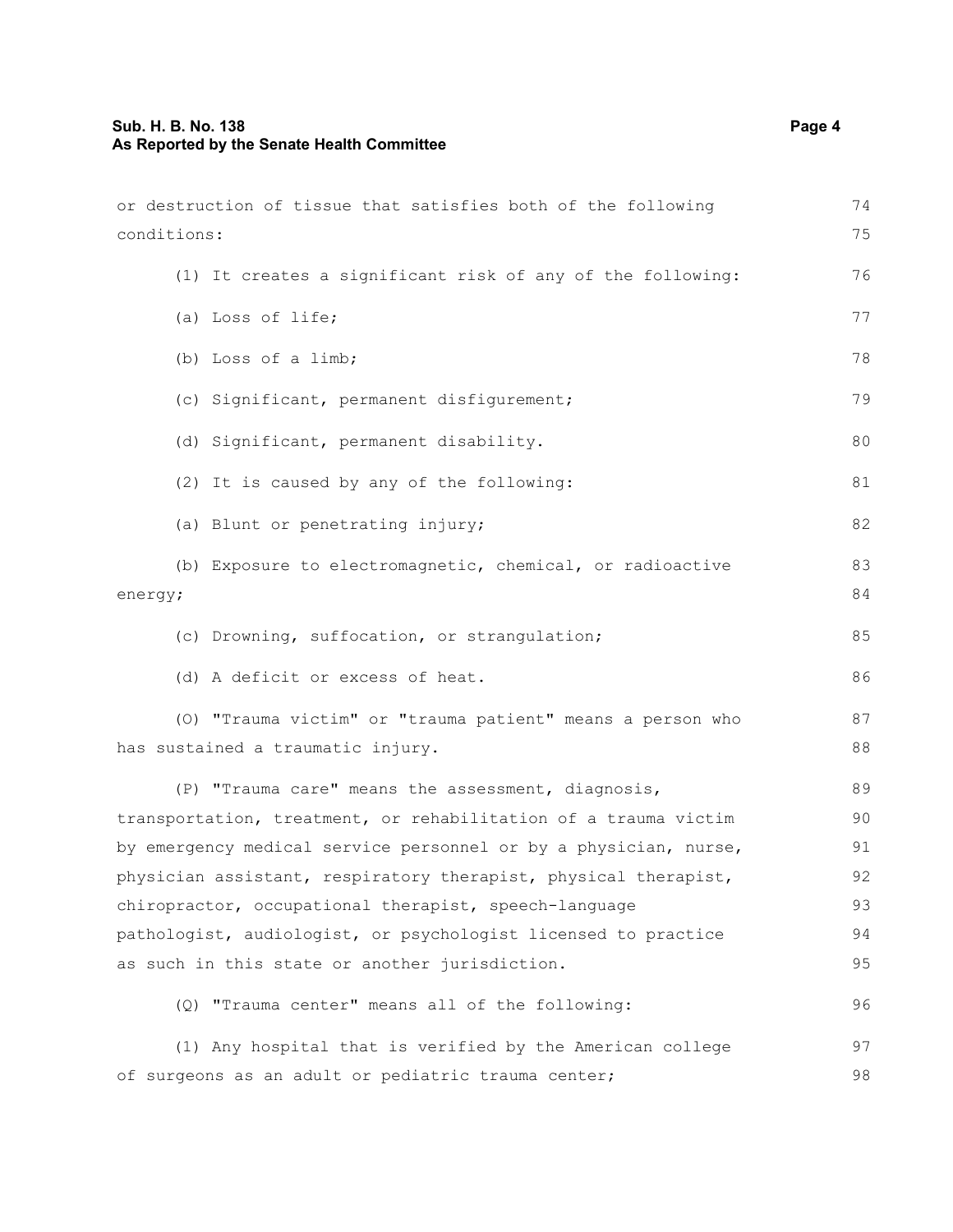### **Sub. H. B. No. 138** Page 5 **As Reported by the Senate Health Committee**

| (2) Any hospital that is operating as an adult or                     | 99  |
|-----------------------------------------------------------------------|-----|
| pediatric trauma center under provisional status pursuant to          | 100 |
| section 3727.101 of the Revised Code;                                 | 101 |
| (3) Until December 31, 2004, any hospital in this state               | 102 |
| that is designated by the director of health as a level II            | 103 |
| pediatric trauma center under section 3727.081 of the Revised         | 104 |
| Code;                                                                 | 105 |
| (4) Any hospital in another state that is licensed or                 | 106 |
| designated under the laws of that state as capable of providing       | 107 |
| specialized trauma care appropriate to the medical needs of the       | 108 |
| trauma patient.                                                       | 109 |
| (R) "Pediatric" means involving a patient who is less than            | 110 |
| sixteen years of age.                                                 | 111 |
| (S) "Adult" means involving a patient who is not a                    | 112 |
| pediatric patient.                                                    | 113 |
| (T) "Geriatric" means involving a patient who is at least             | 114 |
| seventy years old or exhibits significant anatomical or               | 115 |
| physiological characteristics associated with advanced aging.         | 116 |
| (U) "Air medical organization" means an organization that             | 117 |
| provides emergency medical services, or transports emergency          | 118 |
| victims, by means of fixed or rotary wing aircraft.                   | 119 |
| (V) "Emergency care" and "emergency facility" have the                | 120 |
| same meanings as in section 3727.01 of the Revised Code.              | 121 |
| (W) "Stabilize <sub>7</sub> " except as it is used in division (B) of | 122 |
| section 4765.35 of the Revised Code with respect to the manual-       | 123 |
| stabilization of fractures, has the same meaning as in section        | 124 |
| 1753.28 of the Revised Code.                                          | 125 |
|                                                                       |     |

(X) "Transfer" has the same meaning as in section 1753.28 126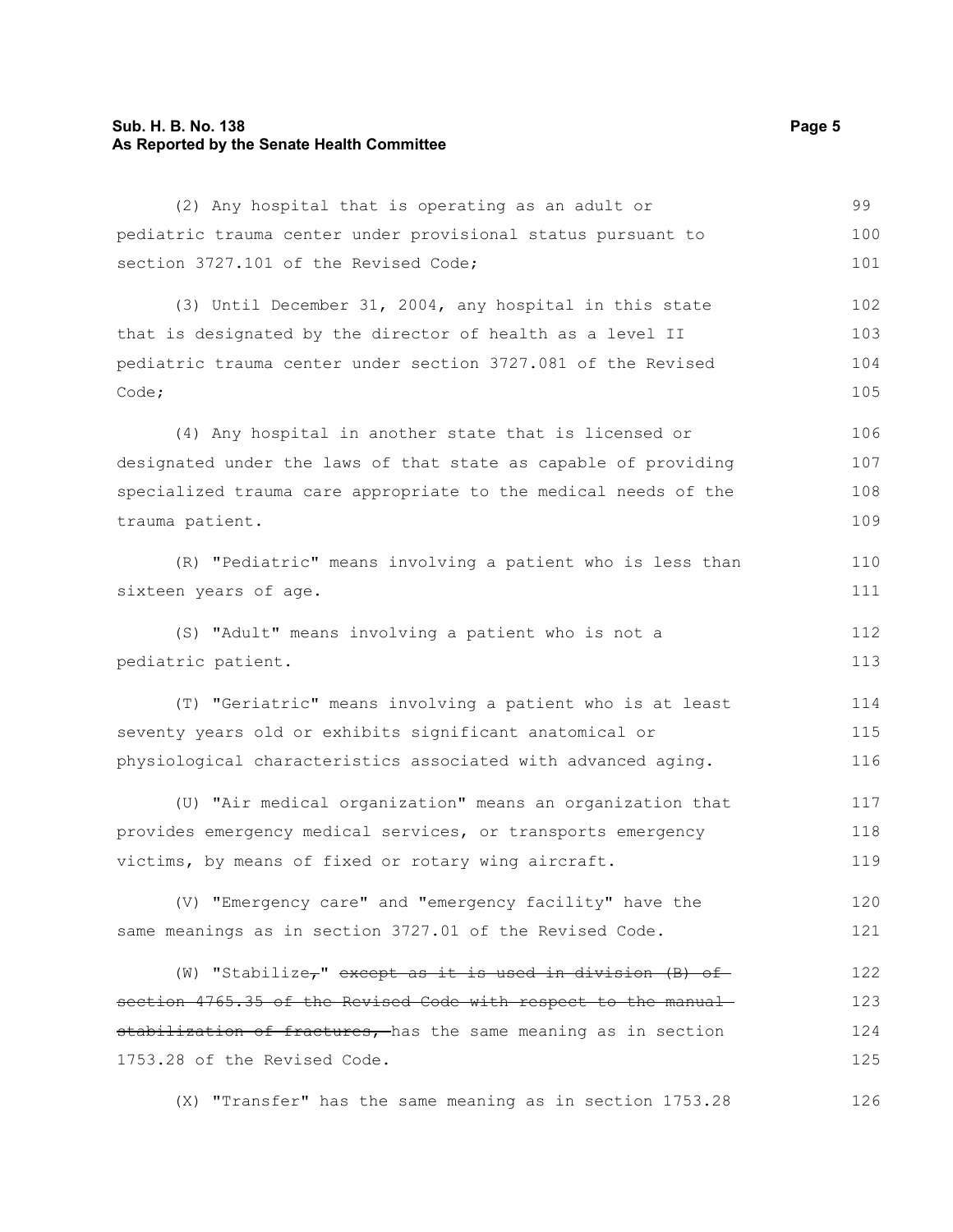### **Sub. H. B. No. 138 Page 6 As Reported by the Senate Health Committee**

| of the Revised Code.                                             | 127 |
|------------------------------------------------------------------|-----|
| (Y) "Firefighter" means any member of a fire department as       | 128 |
| defined in section 742.01 of the Revised Code.                   | 129 |
| (Z) "Volunteer firefighter" has the same meaning as in           | 130 |
| section 146.01 of the Revised Code.                              | 131 |
| (AA) "Part-time paid firefighter" means a person who             | 132 |
| provides firefighting services on less than a full-time basis,   | 133 |
| is routinely scheduled to be present on site at a fire station   | 134 |
| or other designated location for purposes of responding to a     | 135 |
| fire or other emergency, and receives more than nominal          | 136 |
| compensation for the provision of firefighting services.         | 137 |
| (BB) "Physician assistant" means an individual who holds a       | 138 |
| valid license to practice as a physician assistant issued under  | 139 |
| Chapter 4730. of the Revised Code.                               | 140 |
| (CC) "Advanced practice registered nurse" has the same           | 141 |
| meaning as in section 4723.01 of the Revised Code.               | 142 |
| Sec. 4765.11. (A) The state board of emergency medical,          | 143 |
| fire, and transportation services shall adopt, and may amend and | 144 |
| rescind, rules in accordance with Chapter 119. of the Revised    | 145 |
| Code and division-divisions (C) and (D) of this section that     | 146 |
| establish all of the following:                                  | 147 |
| (1) Procedures for its governance and the control of its         | 148 |

(1) Procedures for its governance and the control of its actions and business affairs; 149

(2) Standards for the performance of emergency medical services by first responders, emergency medical techniciansbasic, emergency medical technicians-intermediate, and emergency medical technicians-paramedic; 150 151 152 153

(3) Application fees for certificates of accreditation, 154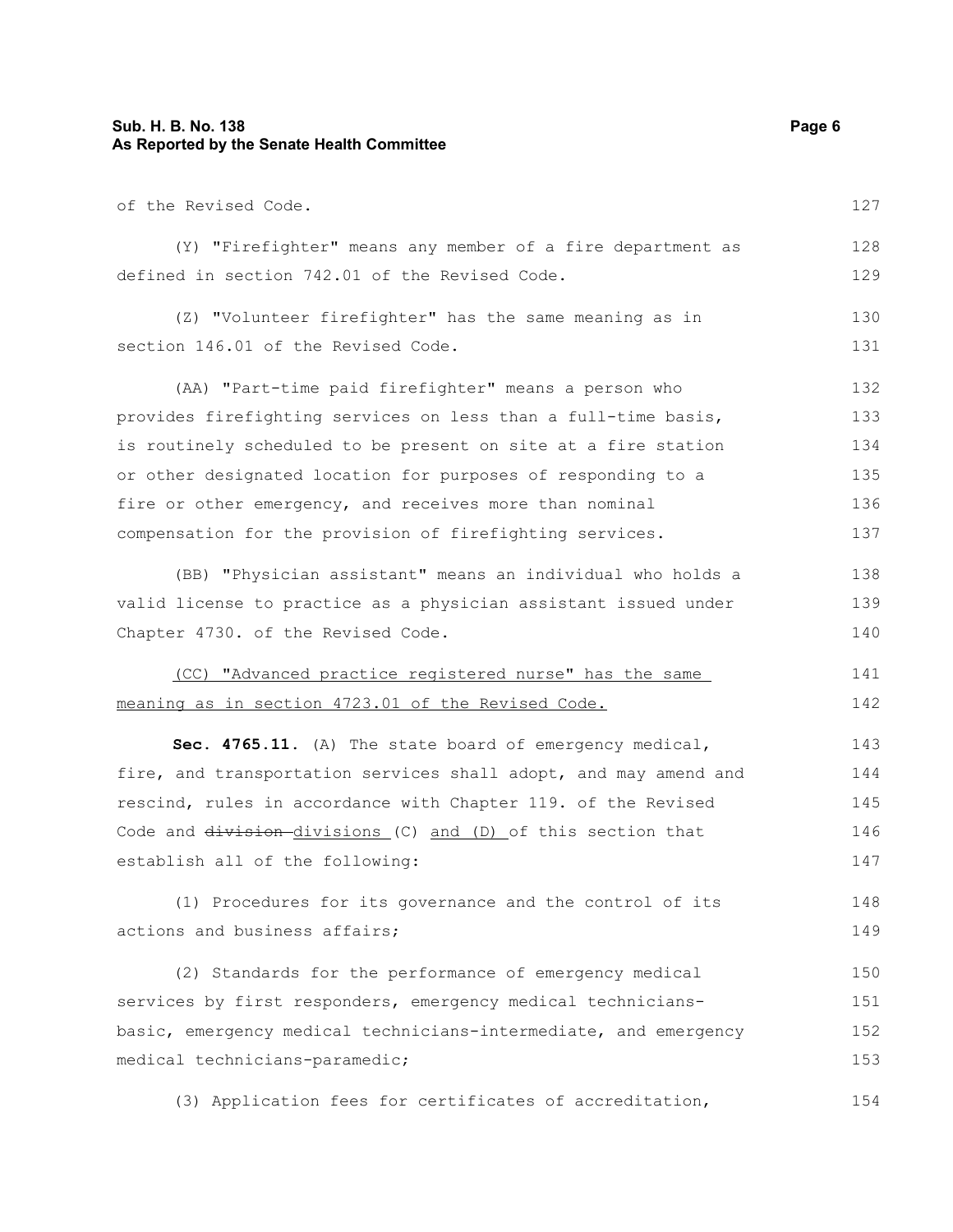#### **Sub. H. B. No. 138 Page 7 As Reported by the Senate Health Committee**

certificates of approval, certificates to teach, and certificates to practice, which shall be deposited into the trauma and emergency medical services fund created in section 4513.263 of the Revised Code; 155 156 157 158

(4) Criteria for determining when the application or renewal fee for a certificate to practice may be waived because an applicant cannot afford to pay the fee;

(5) Procedures for issuance and renewal of certificates of accreditation, certificates of approval, certificates to teach, and certificates to practice, including any measures necessary to implement section 9.79 of the Revised Code and any procedures necessary to ensure that adequate notice of renewal is provided in accordance with division (D) of section 4765.30 of the Revised Code; 162 163 164 165 166 167 168

(6) Procedures for suspending or revoking certificates of accreditation, certificates of approval, certificates to teach, and certificates to practice; 169 170 171

(7) Grounds for suspension or revocation of a certificate to practice issued under section 4765.30 of the Revised Code and for taking any other disciplinary action against a first responder, EMT-basic, EMT-I, or paramedic; 172 173 174 175

(8) Procedures for taking disciplinary action against a first responder, EMT-basic, EMT-I, or paramedic; 176 177

```
(9) Standards for certificates of accreditation and
certificates of approval;
                                                                             178
                                                                             179
```
(10) Qualifications for certificates to teach; 180

(11) Requirements for a certificate to practice; 181

(12) The curricula, number of hours of instruction and 182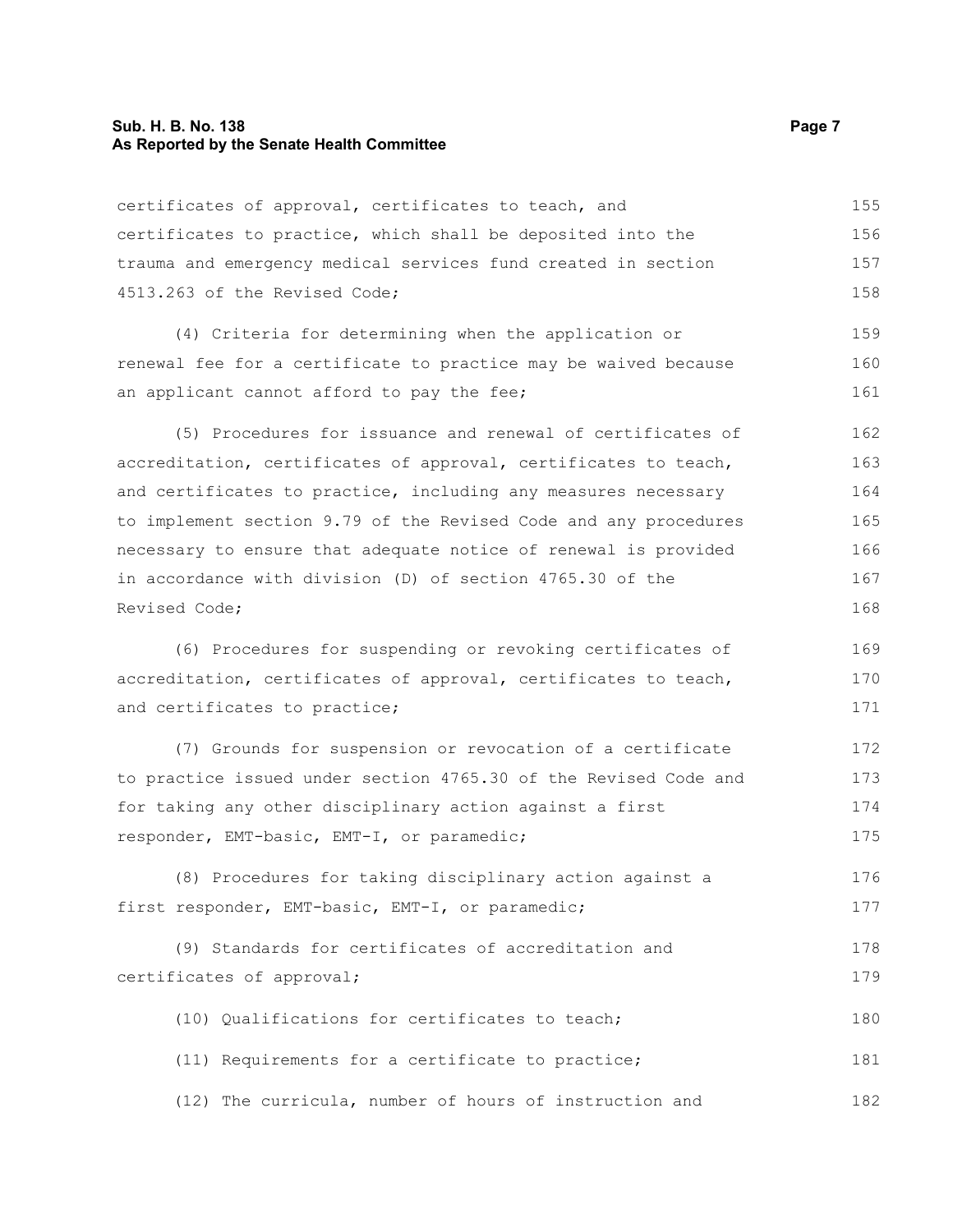#### **Sub. H. B. No. 138 Page 8 As Reported by the Senate Health Committee**

training, and instructional materials to be used in adult and pediatric emergency medical services training programs and adult and pediatric emergency medical services continuing education programs; 183 184 185 186

(13) Procedures for conducting courses in recognizing symptoms of life-threatening allergic reactions and in calculating proper dosage levels and administering injections of epinephrine to adult and pediatric patients who suffer lifethreatening allergic reactions; 187 188 189 190 191

(14) Examinations for certificates to practice;

|                           | (15) Procedures for administering examinations for |  | 193 |
|---------------------------|----------------------------------------------------|--|-----|
| certificates to practice; |                                                    |  | 194 |

(16) Procedures for approving examinations that demonstrate competence to have a certificate to practice renewed without completing an emergency medical services continuing education program; 195 196 197 198

(17) Procedures for granting extensions and exemptions of emergency medical services continuing education requirements; 199 200

(18) Procedures for approving Specifications of the additional emergency medical services that first responders are authorized by division (C) of to perform under section 4765.35 of the Revised Code-to perform, that EMTs-basic are authorized by division (C) of to perform under section 4765.37 of the Revised Code-to perform, that EMTs-I are authorized by division-(B)(5) of to perform under section 4765.38 of the Revised Code to perform, and that paramedics are authorized by division (B) (6) of to perform under section 4765.39 of the Revised Code-toperform; 201 202 203 204 205 206 207 208 209 210

(19) Standards and procedures for implementing the

192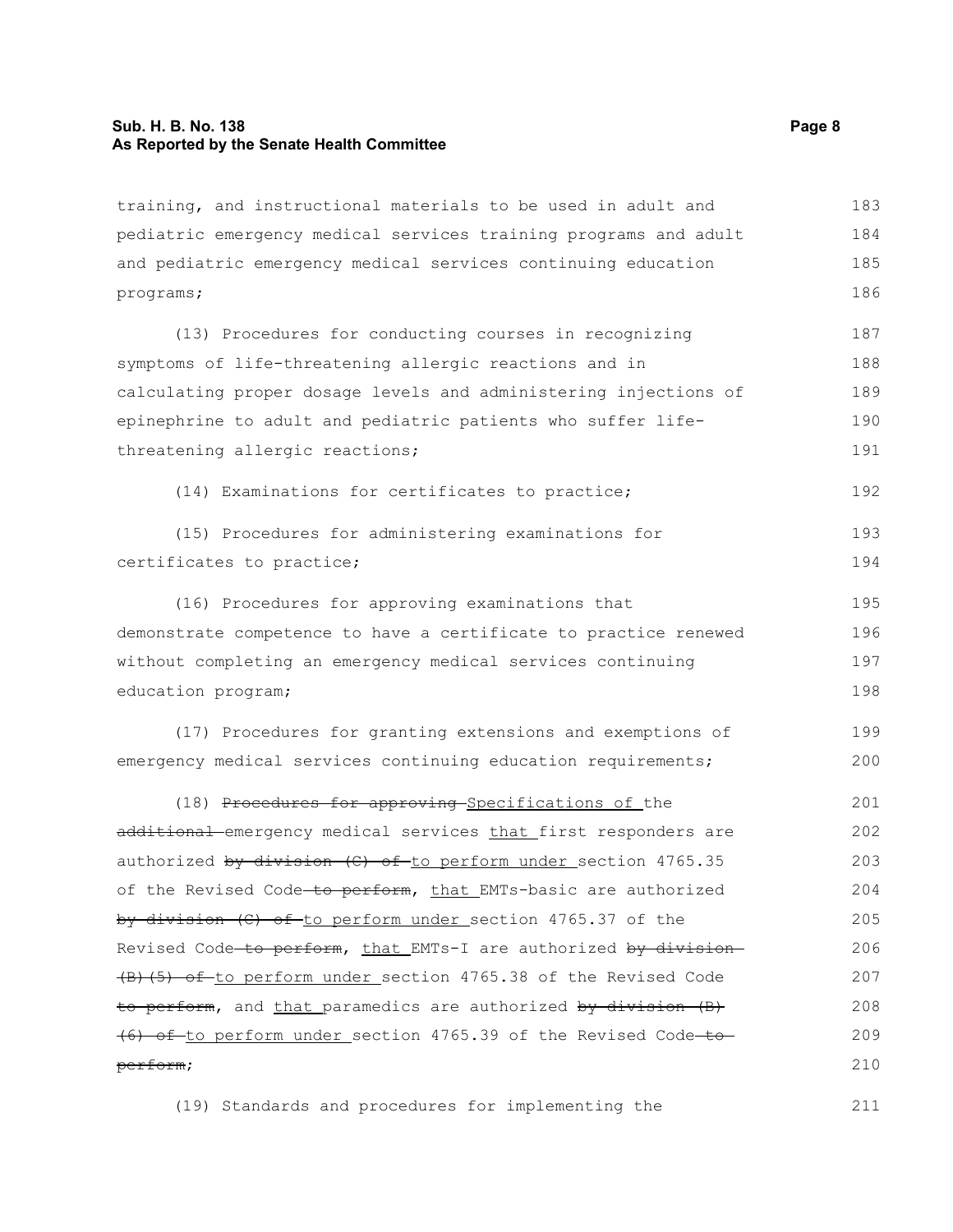#### **Sub. H. B. No. 138 Page 9 As Reported by the Senate Health Committee**

requirements of section 4765.06 of the Revised Code, including designations of the persons who are required to report information to the board and the types of information to be reported; 212 213 214 215

(20) Procedures for administering the emergency medical services grant program established under section 4765.07 of the Revised Code; 216 217 218

(21) Procedures consistent with Chapter 119. of the Revised Code for appealing decisions of the board; 219 220

(22) Minimum qualifications and peer review and quality improvement requirements for persons who provide medical direction to emergency medical service personnel, including, subject to division (B) of section 4765.42 of the Revised Code, qualifications for a physician to be eligible to serve as the medical director of an emergency medical service organization or a member of its cooperating physician advisory board; 221 222 223 224 225 226 227

(23) The manner in which a patient, or a patient's parent, guardian, or custodian, may consent to the board releasing identifying information about the patient under division (D) of section 4765.102 of the Revised Code; 228 229 230 231

(24) Circumstances under which a training program or continuing education program, or portion of either type of program, may be taught by a person who does not hold a certificate to teach issued under section 4765.23 of the Revised Code; 232 233 234 235 236

(25) Certification cycles for certificates issued under sections 4765.23 and 4765.30 of the Revised Code and certificates issued by the executive director of the state board of emergency medical, fire, and transportation services under 237 238 239 240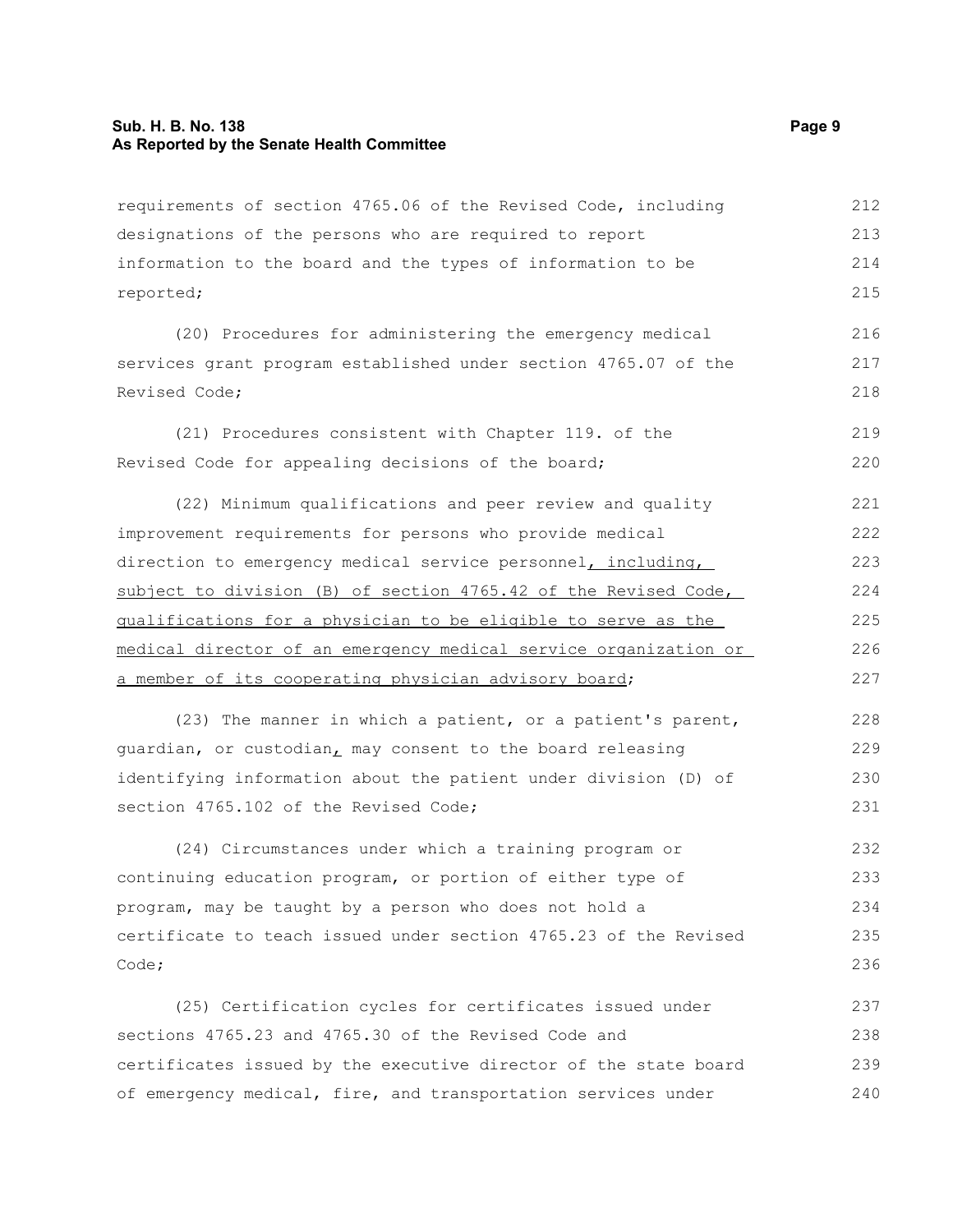#### **Sub. H. B. No. 138 Page 10 As Reported by the Senate Health Committee**

section 4765.55 of the Revised Code that establish a common expiration date for all certificates. (B) The board may adopt, and may amend and rescind, rules in accordance with Chapter 119. of the Revised Code and division $divisions (C) and (D)$  of this section that establish any of the following: (1) Specifications of information that may be collected under the trauma system registry and incidence reporting system created under section 4765.06 of the Revised Code; (2) Standards and procedures for implementing any of the recommendations made by any committees of the board or under section 4765.04 of the Revised Code; (3) Requirements that a person must meet to receive a certificate to practice as a first responder pursuant to division (A)(2) of section 4765.30 of the Revised Code; (4) Any other rules necessary to implement this chapter. (C) In developing and administering rules adopted under this chapter, the state board of emergency medical, fire, and transportation services shall consult with regional directors and regional physician advisory boards created by appointed under section 4765.05 of the Revised Code and emphasize the special needs of pediatric and geriatric patients. (D) Except as otherwise provided in this division, before 241 242 243 244 245 246 247 248 249 250 251 252 253 254 255 256 257 258 259 260 261 262 263

adopting, amending, or rescinding any rule under this chapter, the board shall submit the proposed rule to the director of public safety for review. The director may review the proposed rule for not more than sixty days after the date it is submitted. If, within this sixty-day period, the director approves the proposed rule or does not notify the board that the 264 265 266 267 268 269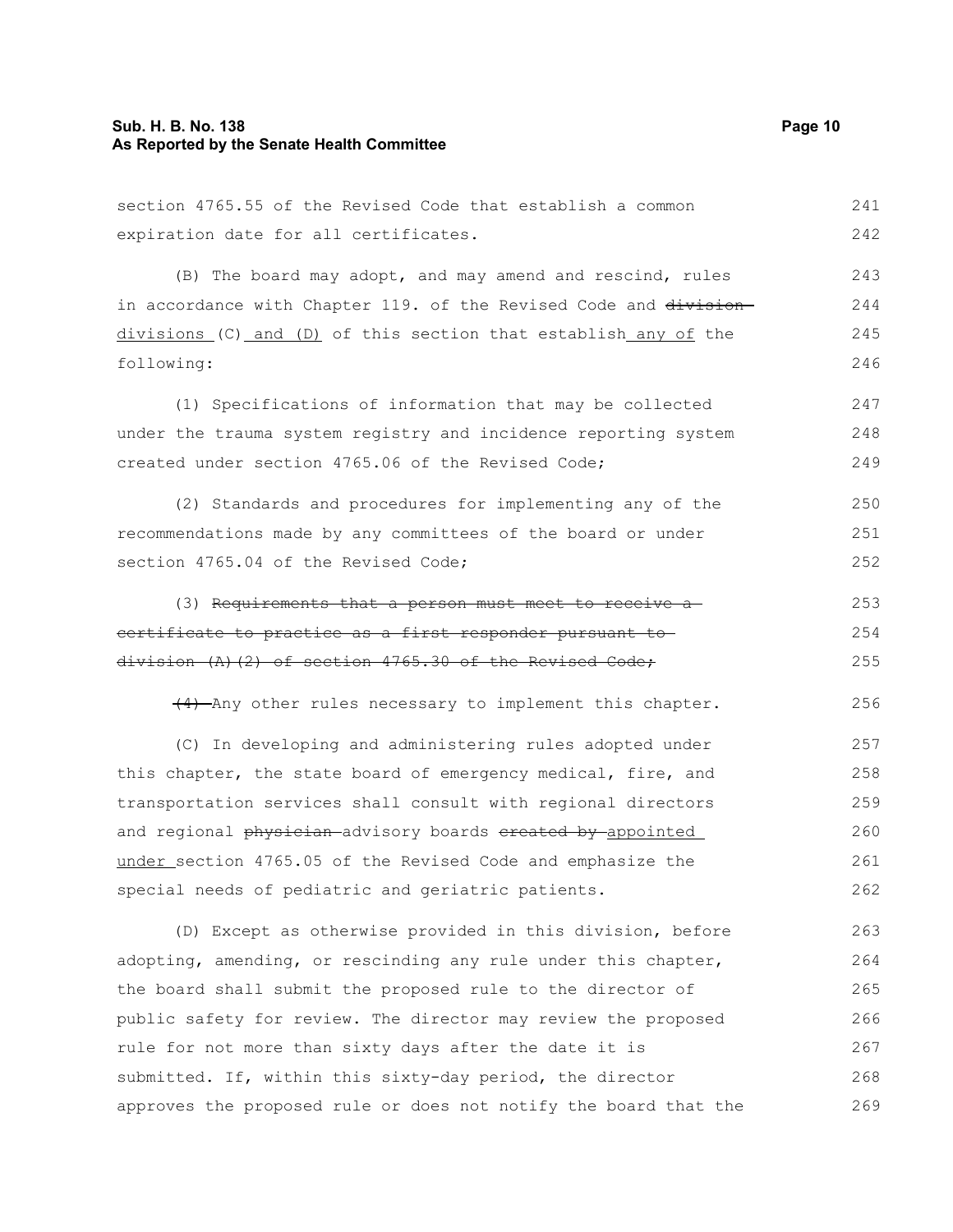#### **Sub. H. B. No. 138 Page 11 As Reported by the Senate Health Committee**

rule is disapproved, the board may adopt, amend, or rescind the rule as proposed. If, within this sixty-day period, the director notifies the board that the proposed rule is disapproved, the board shall not adopt, amend, or rescind the rule as proposed unless at least twelve members of the board vote to adopt, amend, or rescind it. This division does not apply to an emergency rule adopted in accordance with section 119.03 of the Revised Code. **Sec. 4765.30.**  $(A)$   $(1)$  The All of the following apply to the state board of emergency medical, fire, and transportation services shall issue-with respect to issuing and renewing certificates to practice: (A) The board shall issue a certificate to practice as a first responder to an applicant who meets all of the following conditions: (a) Except as provided in division (A)(2) of this section, is a volunteer for a nonprofit emergency medical serviceorganization or a nonprofit fire department;  $(b)$   $(1)$  Holds the appropriate certificate of completion issued in accordance with section 4765.24 of the Revised Code;  $(e)$  (2) Passes the appropriate examination conducted under section 4765.29 of the Revised Code;  $(d)$   $(3)$  Is not in violation of any provision of this chapter or the rules adopted under it;  $(e)$  (4) Meets any other certification requirements established in rules adopted under section 4765.11 of the Revised Code. (2) The board may waive the requirement to be a volunteer 270 271 272 273 274 275 276 277 278 279 280 281 282 283 284 285 286 287 288 289 290 291 292 293 294 295 296 297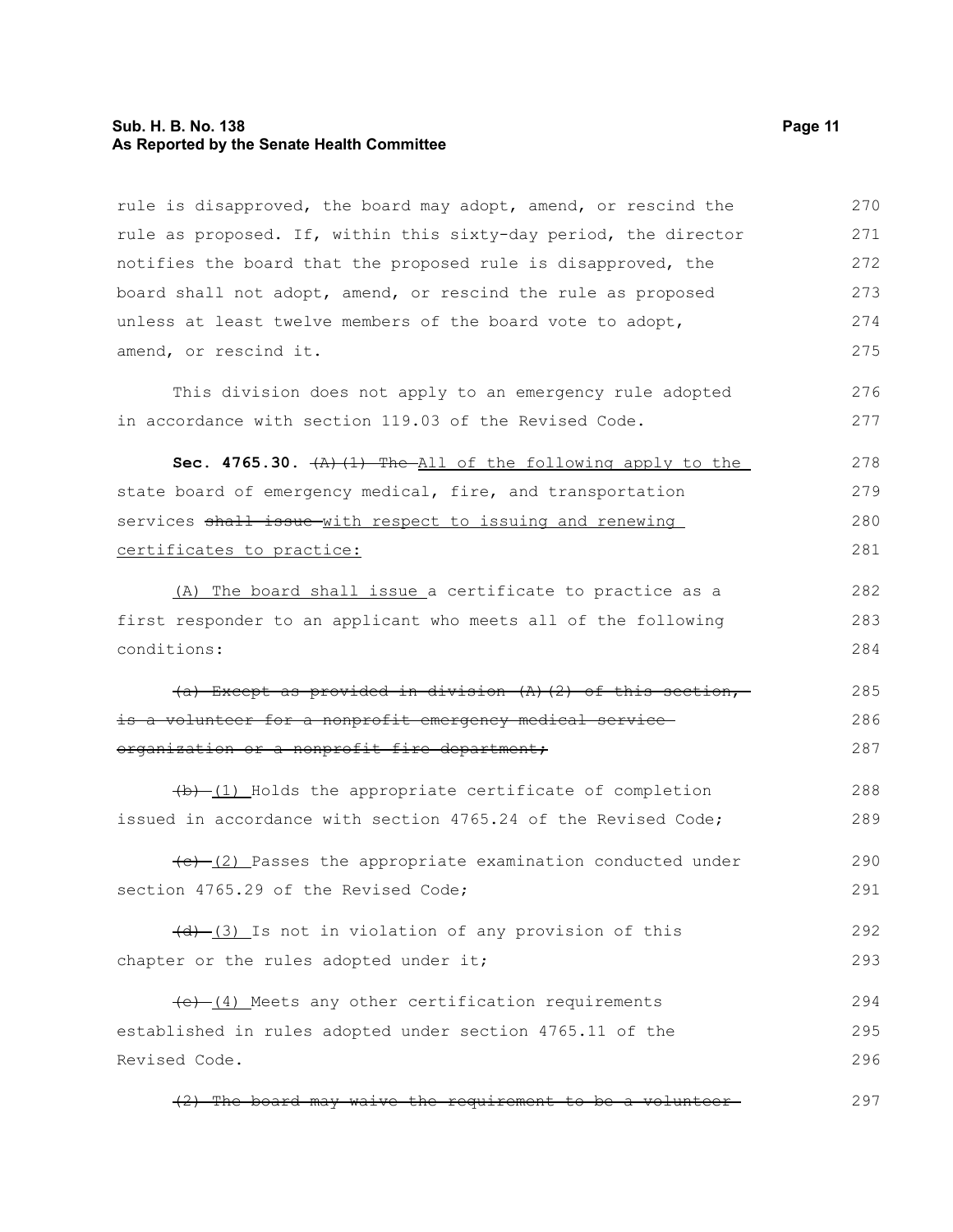| for a nonprofit entity if the applicant meets other requirements  | 298 |
|-------------------------------------------------------------------|-----|
| established in rules adopted under division (B) (3) of section-   | 299 |
| 4765.11 of the Revised Code relative to a person's eligibility    | 300 |
| to practice as a first responder.                                 | 301 |
| (B) The state-board of emergency medical, fire, and               | 302 |
| transportation services shall issue a certificate to practice as  | 303 |
| an emergency medical technician-basic to an applicant who meets   | 304 |
| all of the following conditions:                                  | 305 |
| (1) Holds $a$ -the appropriate certificate of completion $\pm$ n- | 306 |
| emergency medical services training-basic-issued in accordance    | 307 |
| with section 4765.24 of the Revised Code;                         | 308 |
| (2) Passes the appropriate examination for emergency-             | 309 |
| medical technicians-basic-conducted under section 4765.29 of the  | 310 |
| Revised Code;                                                     | 311 |
| (3) Is not in violation of any provision of this chapter          | 312 |
| or the rules adopted under it;                                    | 313 |
| (4) Meets any other certification requirements established        | 314 |
| in rules adopted under section 4765.11 of the Revised Code.       | 315 |
| (C) The state board of emergency medical, fire, and               | 316 |
| transportation services-shall issue a certificate to practice as  | 317 |
| an emergency medical technician-intermediate or emergency         | 318 |
| medical technician-paramedic to an applicant who meets all of     | 319 |
| the following conditions:                                         | 320 |
| (1) Holds a certificate to practice as an emergency               | 321 |
| medical technician-basic;                                         | 322 |
| (2) Holds the appropriate certificate of completion issued        | 323 |
| in accordance with section 4765.24 of the Revised Code;           | 324 |
| (3) Passes the appropriate examination conducted under            | 325 |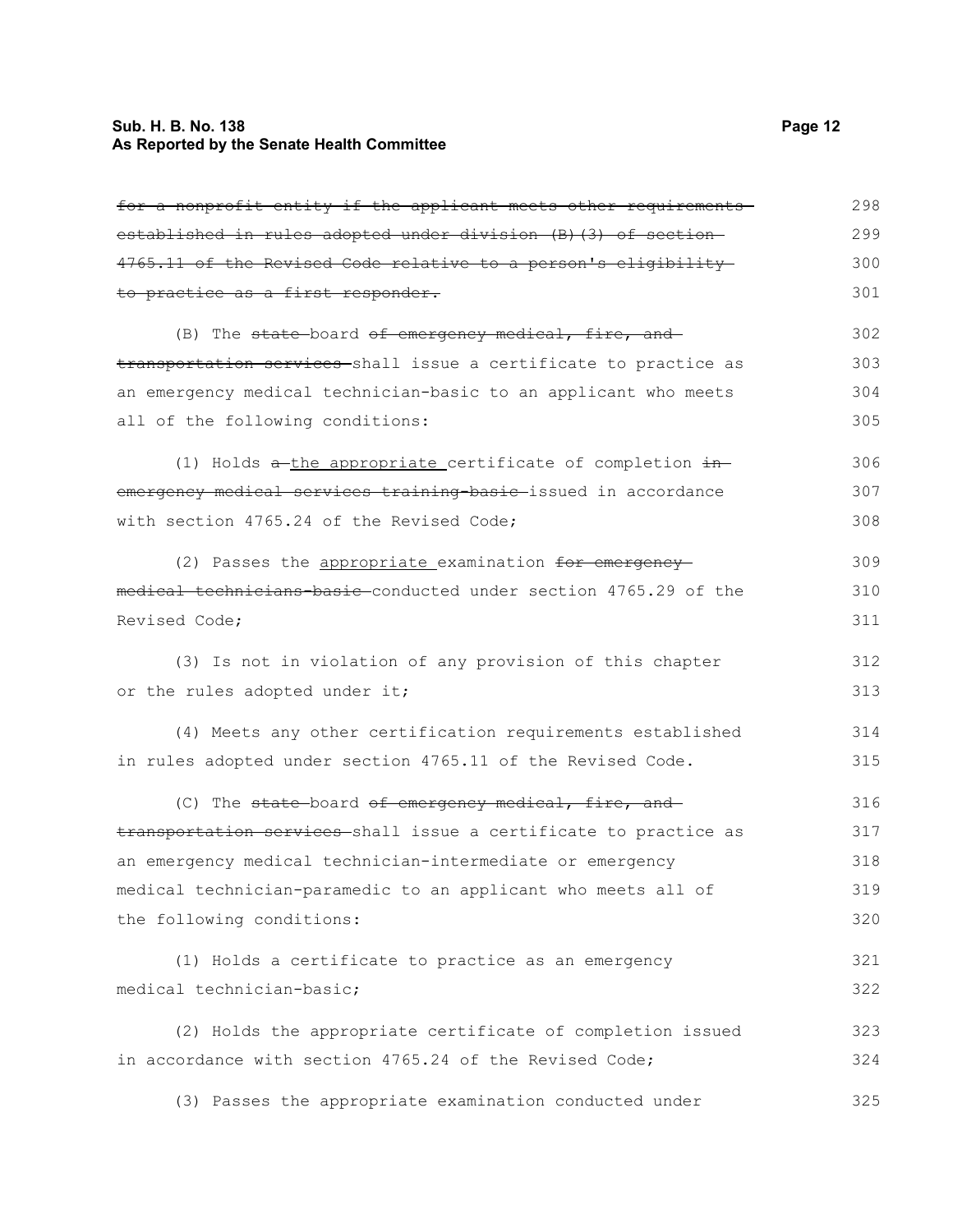### **Sub. H. B. No. 138 Page 13 As Reported by the Senate Health Committee**

section 4765.29 of the Revised Code;

(4) Is not in violation of any provision of this chapter or the rules adopted under it; 327 328

(5) Meets any other certification requirements established in rules adopted under section 4765.11 of the Revised Code. 329 330

(D) A certificate to practice shall have a certification cycle established by the board and may be renewed by the board pursuant to rules adopted under section 4765.11 of the Revised Code. Not later than sixty days prior to the expiration date of an individual's certificate to practice, the board shall notify the individual of the scheduled expiration. 331 332 333 334 335 336

An application for renewal shall be accompanied by the appropriate renewal fee established in rules adopted under section 4765.11 of the Revised Code, unless the board waives the fee on determining pursuant to those rules that the applicant cannot afford to pay the fee. Except as provided in division (B) of section 4765.31 of the Revised Code, the application shall include evidence of either of the following: 337 338 339 340 341 342 343

(1) That the applicant received a certificate of completion from the appropriate emergency medical services continuing education program pursuant to section 4765.24 of the Revised Code; 344 345 346 347

(2) That the applicant has successfully passed an examination that demonstrates the competence to have a certificate renewed without completing an emergency medical services continuing education program. The board shall approve such examinations in accordance with rules adopted under section 4765.11 of the Revised Code. 348 349 350 351 352 353

(E) The board shall not require an applicant for renewal 354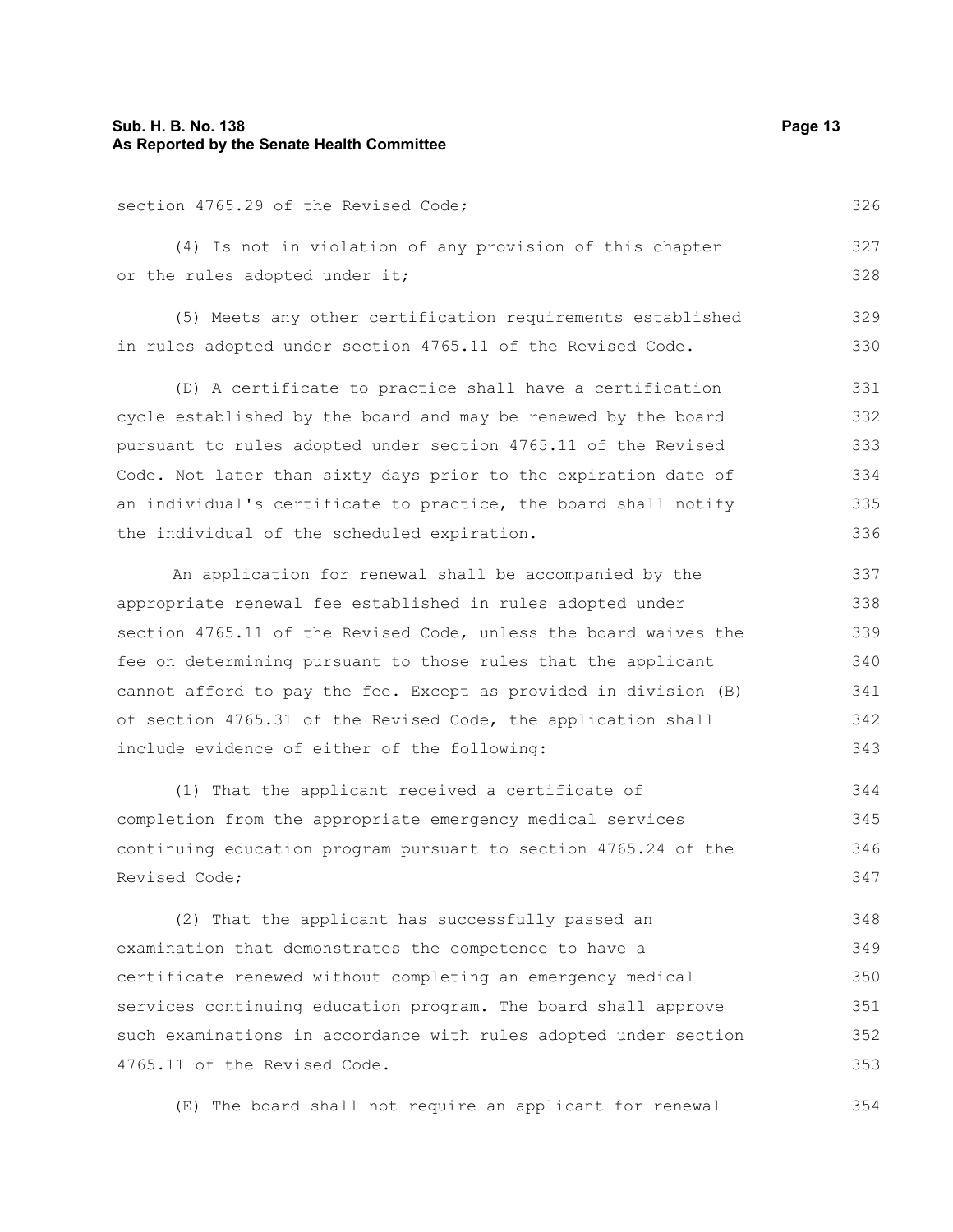#### **Sub. H. B. No. 138 Page 14 As Reported by the Senate Health Committee**

of a certificate to practice to take an examination as a condition of renewing the certificate. This division does not preclude the use of examinations by operators of approved emergency medical services continuing education programs as a condition for issuance of a certificate of completion in emergency medical services continuing education. 355 356 357 358 359 360

**Sec. 4765.35.** (A) A first responder may perform any of the emergency medical services specified for first responders in rules adopted under section 4765.11 of the Revised Code by the state board of emergency medical, fire, and transportation services. A first responder shall perform the emergency medical services described in this section in accordance with this chapter and any rules adopted under it by the board. 361 362 363 364 365 366 367

(B) A first responder may provide limited emergency medical services to patients until the arrival of an emergency medical technician-basic, emergency medical technicianintermediate, or emergency medical technician-paramedic. In an emergency, a first responder may render emergency medicalservices such as opening and maintaining an airway, giving mouthto barrier ventilation, chest compressions, electrical interventions with automated defibrillators to support or correct the cardiac function and other methods determined by the board, controlling of hemorrhage, manual stabilization of fractures, bandaging, assisting in childbirth, and determining triage of trauma victims. 368 369 370 371 372 373 374 375 376 377 378 379

(C) A first responder may perform any other emergency medical services approved pursuant to rules adopted under section 4765.11 of the Revised Code. The board shall determine whether the nature of any such service requires that a first responder receive authorization prior to performing the service. 380 381 382 383 384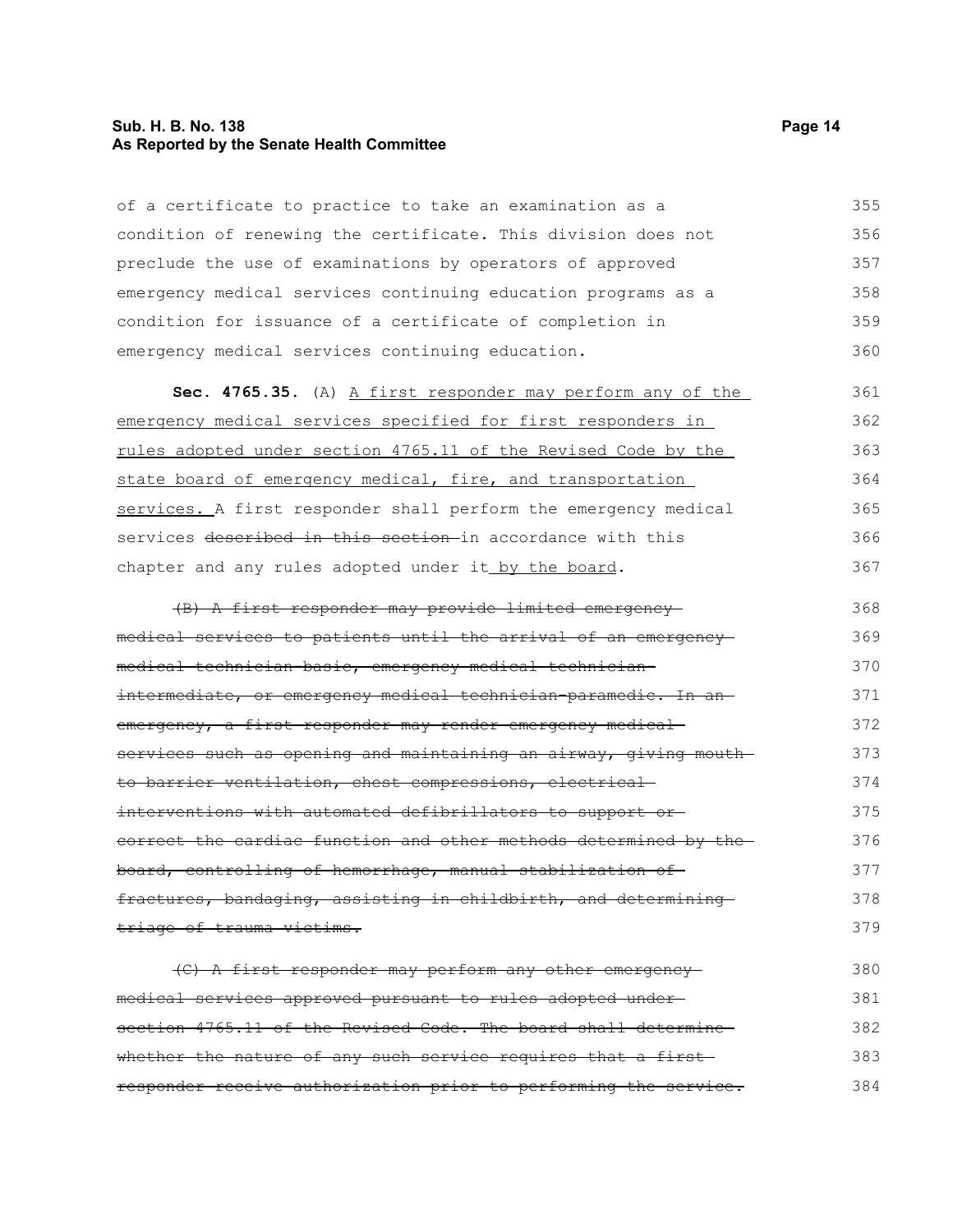### **Sub. H. B. No. 138** Page 15 **As Reported by the Senate Health Committee**

| $(D)$ (1) (B) (1) Except as provided in division $(D)$ (2) (2) (2) | 385 |
|--------------------------------------------------------------------|-----|
| of this section, if the board determines under division (C) of     | 386 |
| this section that a service requires prior authorization, the      | 387 |
| service the emergency medical services provided by a first         | 388 |
| responder shall be performed only pursuant to one of the           | 389 |
| following:                                                         | 390 |
| (a) The written or verbal authorization of a physician or          | 391 |
| of the cooperating physician advisory board, or pursuant to an;    | 392 |
| (b) An authorization transmitted through a direct                  | 393 |
| communication device by a physician, physician assistant           | 394 |
| designated by a physician, or registered nurse designated by a     | 395 |
| physician-                                                         | 396 |
| (2) If communications fail during an emergency situation-          | 397 |
| or the required response time prohibits communication, a first-    | 398 |
| responder may perform services subject to this division, if, in-   | 399 |
| the judgment of the first responder, the life of the patient is    | 400 |
| in immediate danger. Services performed under these-               | 401 |
| eireumstances shall be performed in accordance with the written-   | 402 |
| protocols for triage of adult and pediatric trauma victims-        | 403 |
| established in rules adopted under sections 4765.11 and 4765.40    | 404 |
| of the Revised Code and any;                                       | 405 |
| (c) Any applicable protocols adopted by the emergency              | 406 |
| medical service organization with which the first responder is     | 407 |
| affiliated.                                                        | 408 |
| (2) Division (B) (1) of this section does not prohibit a           | 409 |
| first responder from complying with a do-not-resuscitate order     | 410 |
| issued by a physician assistant or advanced practice registered    | 411 |
| nurse pursuant to section 2133.211 of the Revised Code.            | 412 |
| Sec. 4765.37. (A) An emergency medical technician-basic            | 413 |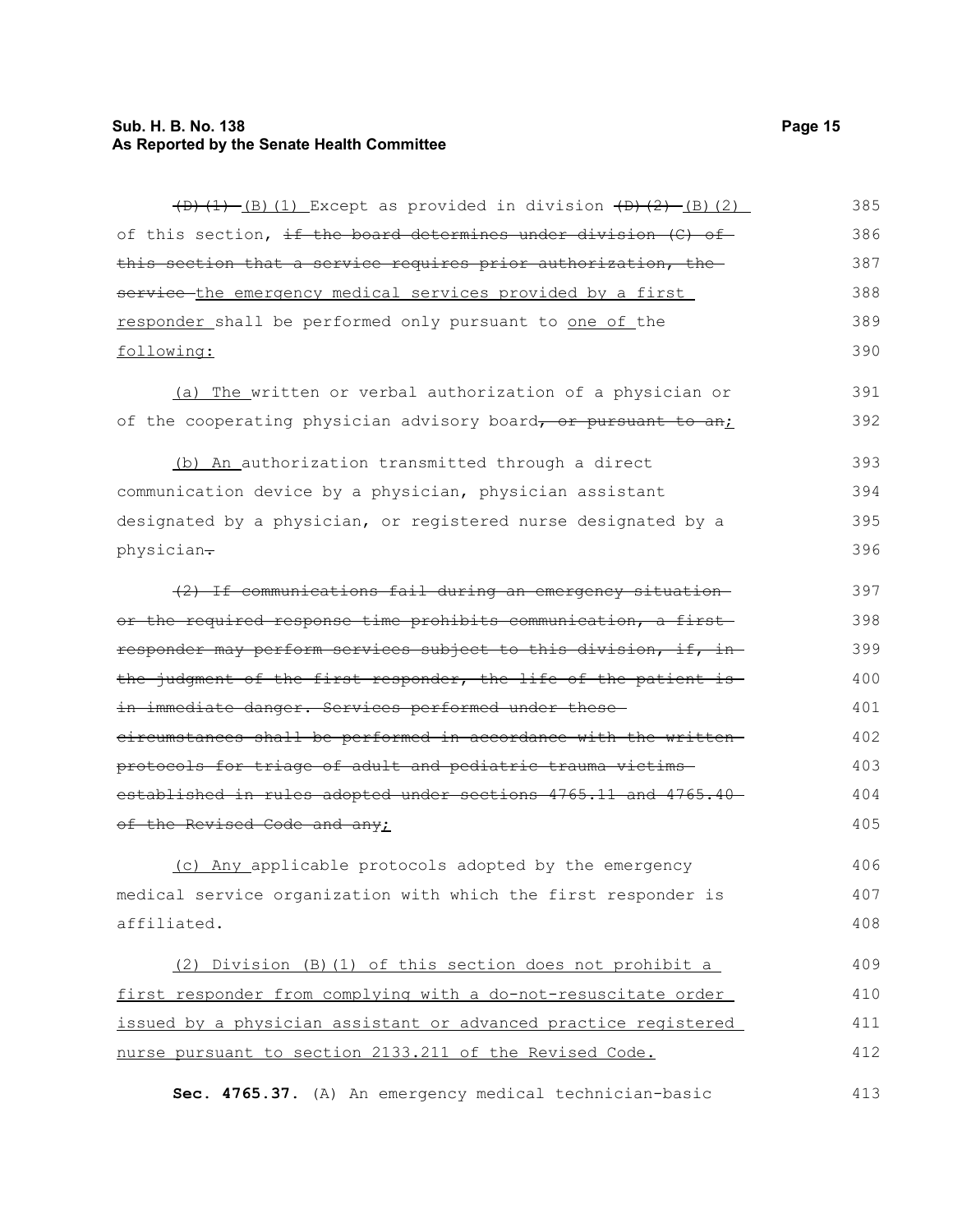### **Sub. H. B. No. 138** Page 16 **As Reported by the Senate Health Committee**

| may perform any of the emergency medical services specified for   | 414 |
|-------------------------------------------------------------------|-----|
| EMTs-basic in rules adopted under section 4765.11 of the Revised  | 415 |
| Code by the state board of emergency medical, fire, and           | 416 |
| transportation services. An EMT-basic shall perform the           | 417 |
| emergency medical services described in this section-in           | 418 |
| accordance with this chapter and any rules adopted under it by    | 419 |
| the state-board-of emergency medical, fire, and transportation-   | 420 |
| services.                                                         | 421 |
| (B) An emergency medical technician basic may operate, or-        | 422 |
| be responsible for operation of, an ambulance and may provide     | 423 |
| emergency medical services to patients. In an emergency, an EMT-  | 424 |
| basic may determine the nature and extent of illness or injury    | 425 |
| and establish priority for required emergency medical services.   | 426 |
| An EMT-basic may render emergency medical services such as-       | 427 |
| opening and maintaining an airway, giving positive pressure       | 428 |
| ventilation, cardiac resuscitation, electrical interventions      | 429 |
| with automated defibrillators to support or correct the cardiac-  | 430 |
| function and other methods determined by the board, controlling   | 431 |
| of hemorrhage, treatment of shock, immobilization of fractures,   | 432 |
| bandaging, assisting in childbirth, management of mentally        | 433 |
| disturbed patients, initial care of poison and burn patients,     | 434 |
| and determining triage of adult and pediatric trauma victims.     | 435 |
| Where patients must in an emergency be extricated from-           | 436 |
| entrapment, an EMT basic may assess the extent of injury and      | 437 |
| render all possible emergency medical services and protection to- | 438 |
| the entrapped patient; provide light rescue services if an-       | 439 |
| ambulance has not been accompanied by a specialized unit; and     | 440 |
| after extrication, provide additional care in sorting of the-     | 441 |
| injured in accordance with standard emergency procedures.         | 442 |
| (C) An EMT-basic may perform any other emergency medical-         | 443 |
| services approved pursuant to rules adopted under section-        | 444 |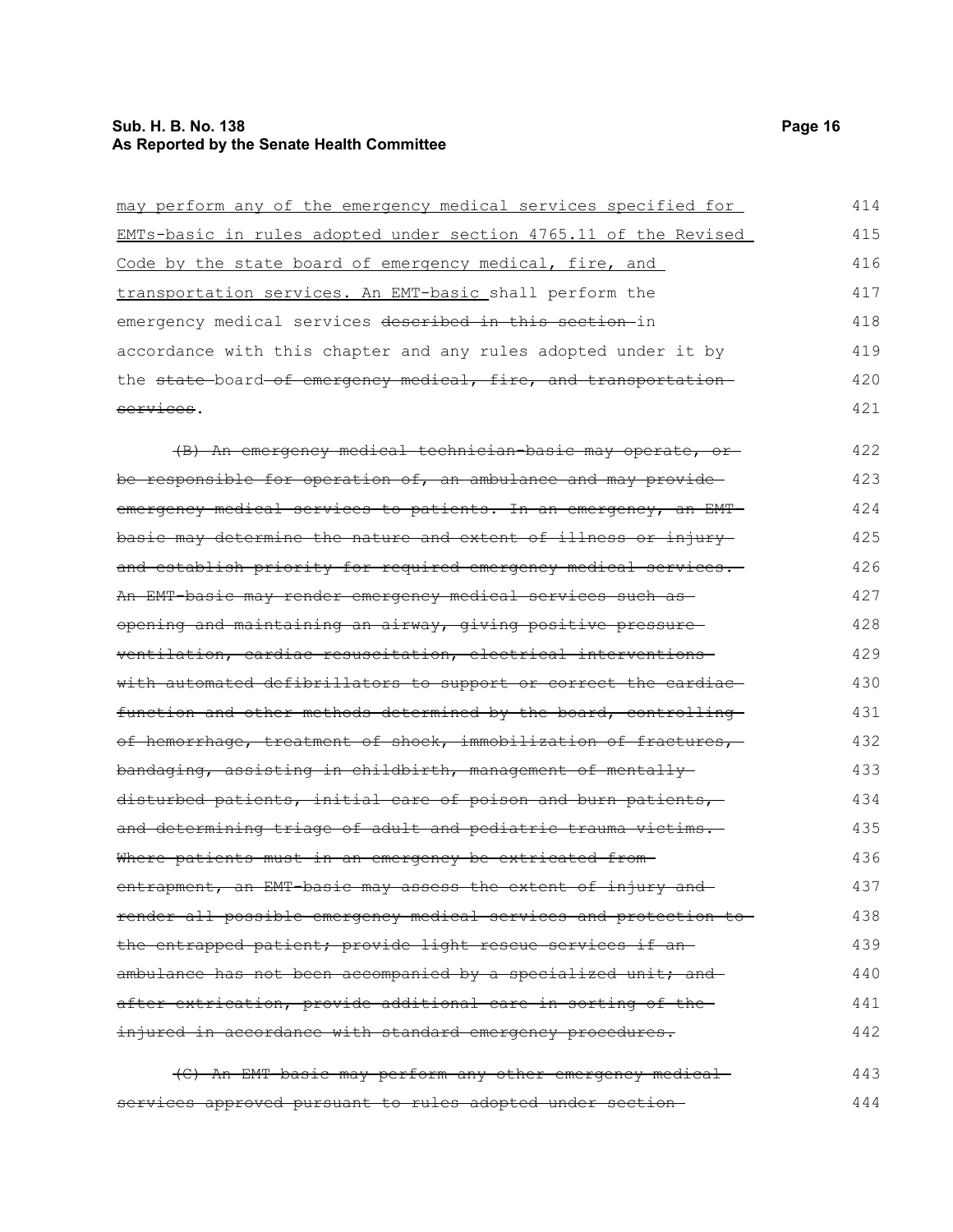### **Sub. H. B. No. 138** Page 17 **As Reported by the Senate Health Committee**

| 4765.11 of the Revised Code. The board shall determine whether-      | 445 |
|----------------------------------------------------------------------|-----|
| the nature of any such service requires that an EMT-basic-           | 446 |
| receive authorization prior to performing the service.               | 447 |
| $(D)$ (1) $(B)$ (1) Except as provided in division $(D)$ (2) (2) (2) | 448 |
| of this section, if the board determines under division (C) of       | 449 |
| this section that a service requires prior authorization, the        | 450 |
| service-the emergency medical services provided by an EMT-basic      | 451 |
| shall be performed only pursuant to one of the following:            | 452 |
| (a) The written or verbal authorization of a physician or            | 453 |
| of the cooperating physician advisory board, or pursuant to an;      | 454 |
| (b) An authorization transmitted through a direct                    | 455 |
| communication device by a physician, physician assistant             | 456 |
| designated by a physician, or registered nurse designated by a       | 457 |
| physician-                                                           | 458 |
| (2) If communications fail during an emergency situation-            | 459 |
| or the required response time prohibits communication, an EMT-       | 460 |
| basic may perform services subject to this division, if, in the      | 461 |
| judgment of the EMT basic, the life of the patient is in-            | 462 |
| immediate danger. Services performed under these circumstances-      | 463 |
| shall be performed in accordance with the protocols for triage-      | 464 |
| of adult and pediatric trauma victims established in rules-          | 465 |
| adopted under sections 4765.11 and 4765.40 of the Revised Code-      | 466 |
| and any <sub>i</sub>                                                 | 467 |
| (c) Any applicable protocols adopted by the emergency                | 468 |
| medical service organization with which the EMT-basic is             | 469 |
| affiliated.                                                          | 470 |
| (2) Division (B) (1) of this section does not prohibit an            | 471 |
| EMT-basic from complying with a do-not-resuscitate order issued      | 472 |
| by a physician assistant or advanced practice registered nurse       | 473 |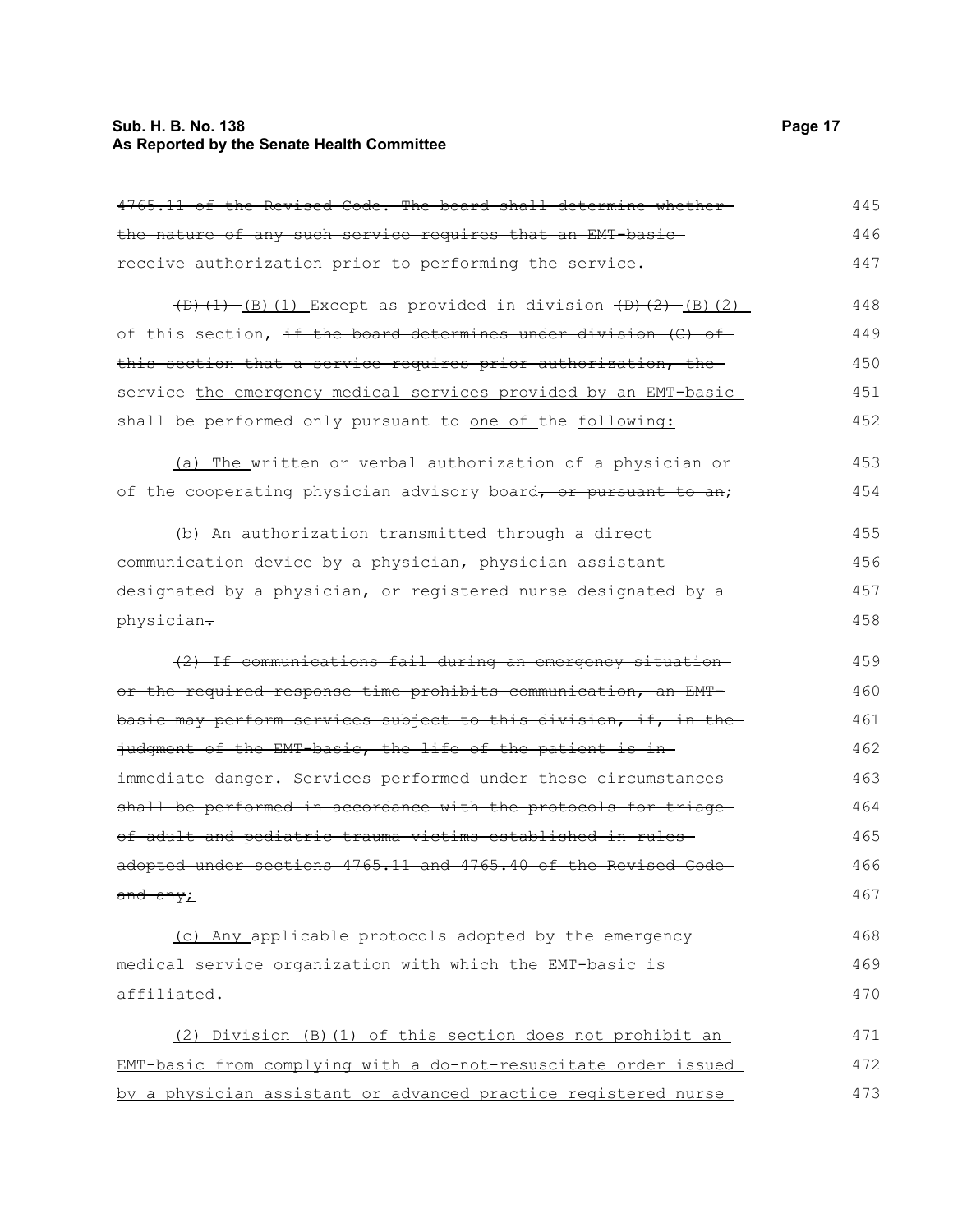### **Sub. H. B. No. 138** Page 18 **As Reported by the Senate Health Committee**

| pursuant to section 2133.211 of the Revised Code.                                        | 474 |
|------------------------------------------------------------------------------------------|-----|
| Sec. 4765.38. (A) An emergency medical technician-                                       | 475 |
| intermediate may perform any of the emergency medical services                           | 476 |
| specified for EMTs-I in rules adopted under section 4765.11 of                           | 477 |
| the Revised Code by the state board of emergency medical, fire,                          | 478 |
| and transportation services. An EMT-I shall perform the                                  | 479 |
| emergency medical services described in this section-in                                  | 480 |
| accordance with this chapter and any rules adopted under it by                           | 481 |
| the board.                                                                               | 482 |
| (B) An EMT-I may do any of the following:                                                | 483 |
| (1) Establish and maintain an intravenous lifeline that                                  | 484 |
| has been approved by a cooperating physician or physician-                               | 485 |
| advisory board;                                                                          | 486 |
| (2) Perform cardiac monitoring;                                                          | 487 |
| (3) Perform electrical interventions to support or correct-                              | 488 |
| the cardiac function:                                                                    | 489 |
| (4) Administer epinephrine;                                                              | 490 |
| (5) Determine triage of adult and pediatric trauma-                                      | 491 |
| victims;                                                                                 | 492 |
| (6) Perform any other emergency medical services approved-                               | 493 |
| pursuant to rules adopted under section 4765.11 of the Revised-                          | 494 |
| <del>Code .</del>                                                                        | 495 |
| $\overline{(C)(1) - (B)(1)}$ Except as provided in division $\overline{(C)(2) - (B)(2)}$ | 496 |
| of this section, the emergency medical services described in-                            | 497 |
| division (B) of this section provided by an EMT-I shall be                               | 498 |
| performed by an EMT-I only pursuant to one of the following:                             | 499 |
| (a) The written or verbal authorization of a physician or                                | 500 |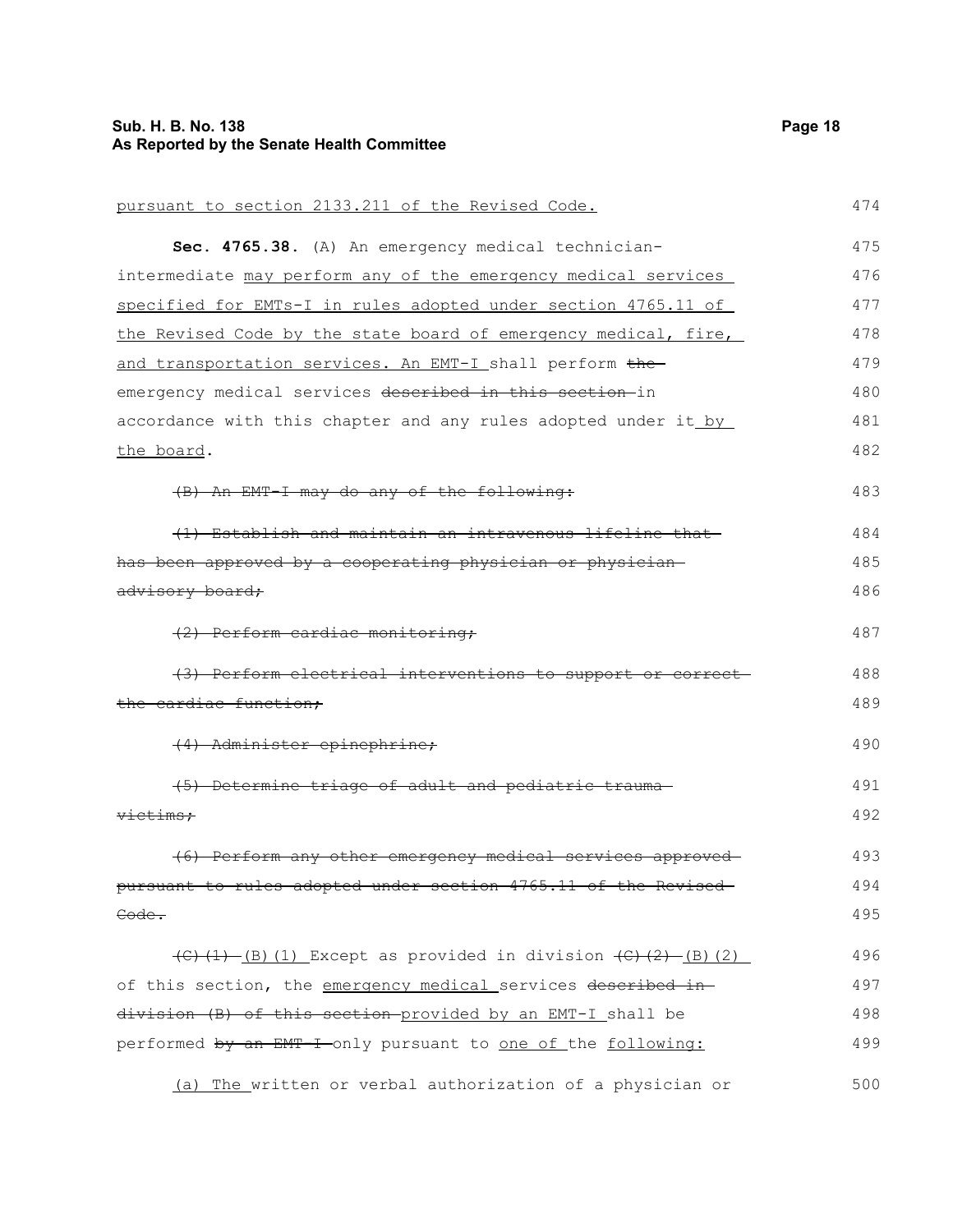### **Sub. H. B. No. 138** Page 19 **As Reported by the Senate Health Committee**

| of the cooperating physician advisory board, or pursuant to an;  | 501 |  |  |  |  |  |  |  |
|------------------------------------------------------------------|-----|--|--|--|--|--|--|--|
| (b) An authorization transmitted through a direct                | 502 |  |  |  |  |  |  |  |
| communication device by a physician, physician assistant         | 503 |  |  |  |  |  |  |  |
| designated by a physician, or registered nurse designated by a   |     |  |  |  |  |  |  |  |
| physician-                                                       | 505 |  |  |  |  |  |  |  |
| (2) If communications fail during an emergency situation-        | 506 |  |  |  |  |  |  |  |
| or the required response time prohibits communication, an EMT-I- | 507 |  |  |  |  |  |  |  |
| may perform any of the services described in division (B) of     | 508 |  |  |  |  |  |  |  |
| this section, if, in the judgment of the EMT-I, the life of the  | 509 |  |  |  |  |  |  |  |
| patient is in immediate danger. Services performed under these   | 510 |  |  |  |  |  |  |  |
| eircumstances shall be performed in accordance with the-         | 511 |  |  |  |  |  |  |  |
| protocols for triage of adult and pediatric trauma victims-      | 512 |  |  |  |  |  |  |  |
| established in rules adopted under sections 4765.11 and 4765.40  | 513 |  |  |  |  |  |  |  |
| of the Revised Code and any;                                     | 514 |  |  |  |  |  |  |  |
| (c) Any applicable protocols adopted by the emergency            | 515 |  |  |  |  |  |  |  |
| medical service organization with which the EMT-I is affiliated. | 516 |  |  |  |  |  |  |  |
| (D) (2) Division (B) (1) of this section does not prohibit       | 517 |  |  |  |  |  |  |  |
| an EMT-I from complying with a do-not-resuscitate order issued   | 518 |  |  |  |  |  |  |  |
| by a physician assistant or advanced practice registered nurse   | 519 |  |  |  |  |  |  |  |
| pursuant to section 2133.211 of the Revised Code.                | 520 |  |  |  |  |  |  |  |
| (C) In addition to, and in the course of, providing              | 521 |  |  |  |  |  |  |  |
| emergency medical treatment, an emergency medical technician-    | 522 |  |  |  |  |  |  |  |
| intermediate-EMT-I may withdraw blood as provided under sections | 523 |  |  |  |  |  |  |  |
| 1547.11, 4506.17, and 4511.19 of the Revised Code. An emergency  | 524 |  |  |  |  |  |  |  |
| medical technician intermediate EMT-I shall withdraw blood in    | 525 |  |  |  |  |  |  |  |
| accordance with this chapter and any rules adopted under it by   | 526 |  |  |  |  |  |  |  |
| the state-board-of emergency medical, fire, and transportation-  | 527 |  |  |  |  |  |  |  |
| services.                                                        | 528 |  |  |  |  |  |  |  |

**Sec. 4765.39.** (A) An emergency medical technician-529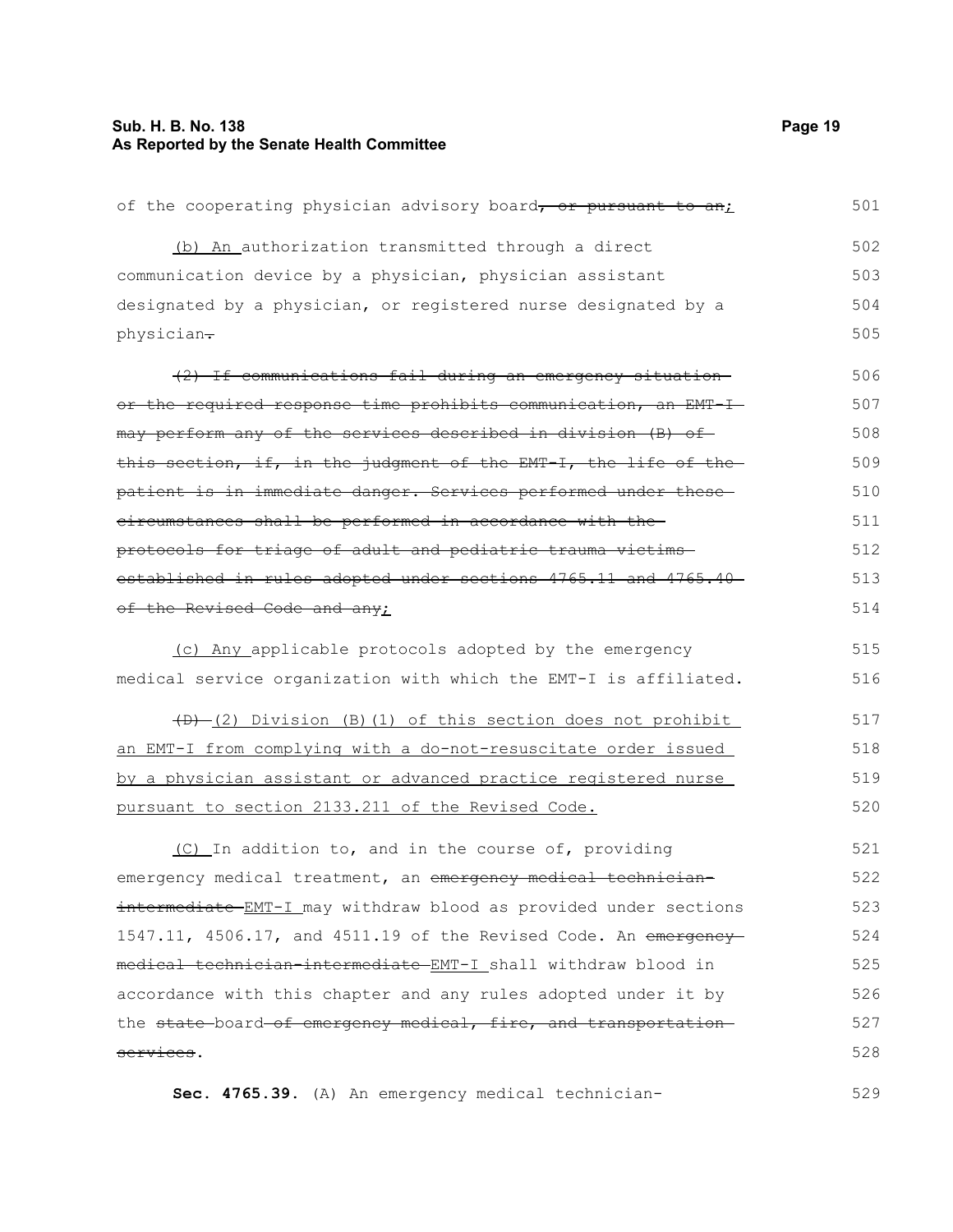### **Sub. H. B. No. 138** Page 20 **As Reported by the Senate Health Committee**

| paramedic may perform any of the emergency medical services                              | 530 |
|------------------------------------------------------------------------------------------|-----|
| specified for paramedics in rules adopted under section 4765.11                          | 531 |
| of the Revised Code by the state board of emergency medical,                             | 532 |
| fire, and transportation services. A paramedic shall perform the                         | 533 |
| emergency medical services described in this section-in                                  | 534 |
| accordance with this chapter and any rules adopted under it by                           | 535 |
| the state board of emergency medical, fire, and transportation                           | 536 |
| services.                                                                                | 537 |
| (B) A paramedic may do any of the following:                                             | 538 |
| (1) Perform cardiac monitoring;                                                          | 539 |
| (2) Perform electrical interventions to support or correct-                              | 540 |
| the cardiac function;                                                                    | 541 |
| (3) Perform airway procedures;                                                           | 542 |
| (4) Perform relief of pneumothorax;                                                      | 543 |
| (5) Administer appropriate drugs and intravenous fluids;                                 | 544 |
| (6) Determine triage of adult and pediatric trauma-                                      | 545 |
| victims;                                                                                 | 546 |
| (7) Perform any other emergency medical services,                                        | 547 |
| including life support or intensive care techniques, approved                            | 548 |
| pursuant to rules adopted under section 4765.11 of the Revised-                          | 549 |
| Code.                                                                                    | 550 |
| $\overline{(C)(1) - (B)(1)}$ Except as provided in division $\overline{(C)(2) - (B)(2)}$ | 551 |
| of this section, the emergency medical services described in-                            | 552 |
| division (B) of this section provided by a paramedic shall be                            | 553 |
| performed by a paramedic-only pursuant to one of the following:                          | 554 |
| (a) The written or verbal authorization of a physician or                                | 555 |
| of the cooperating physician advisory board, or pursuant to an;                          | 556 |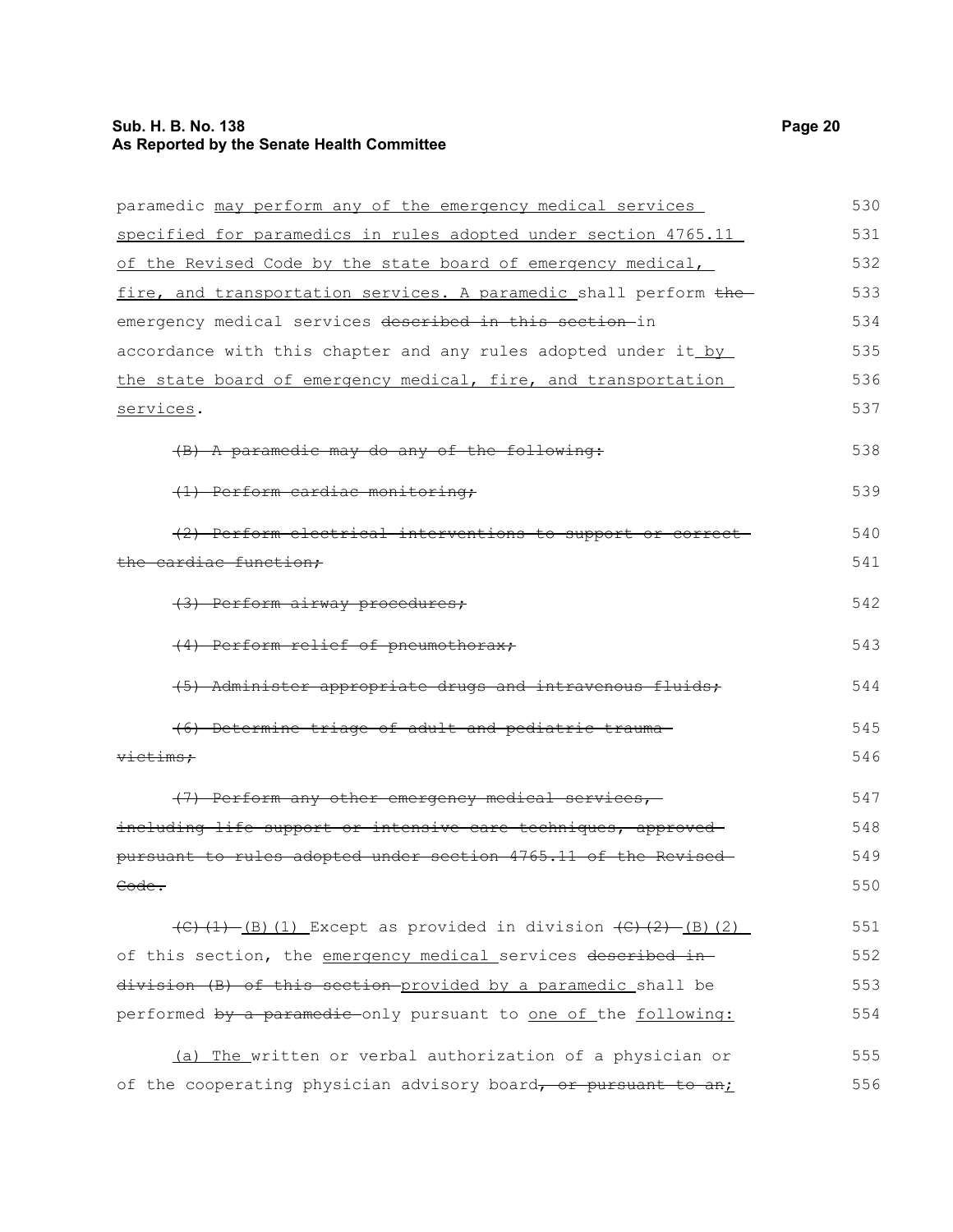#### **Sub. H. B. No. 138 Page 21 As Reported by the Senate Health Committee**

(b) An authorization transmitted through a direct communication device by a physician, physician assistant designated by a physician, or registered nurse designated by a physician-(2) If communications fail during an emergency situation or the required response time prohibits communication, a paramedic may perform any of the services described in division (B) of this section, if, in the paramedic's judgment, the life of the patient is in immediate danger. Services performed under these circumstances shall be performed in accordance with the protocols for triage of adult and pediatric trauma victims established in rules adopted under sections 4765.11 and 4765.40 of the Revised Code and any; (c) Any applicable protocols adopted by the emergency medical service organization with which the paramedic is affiliated.  $(D)$  (2) Division (B)(1) of this section does not prohibit a paramedic from complying with a do-not-resuscitate order issued by a physician assistant or advanced practice registered nurse pursuant to section 2133.211 of the Revised Code. (C) In addition to, and in the course of, providing emergency medical treatment, an emergency medical technicianparamedic a paramedic may withdraw blood as provided under sections  $1547.11$ ,  $4506.17$ , and  $4511.19$  of the Revised Code. Anemergency medical technician paramedic A paramedic shall withdraw blood in accordance with this chapter and any rules adopted under it by the state-board-of emergency medical, fire, 557 558 559 560 561 562 563 564 565 566 567 568 569 570 571 572 573 574 575 576 577 578 579 580 581 582 583

**Sec. 4765.41.** The medical director or cooperating

and transportation services.

584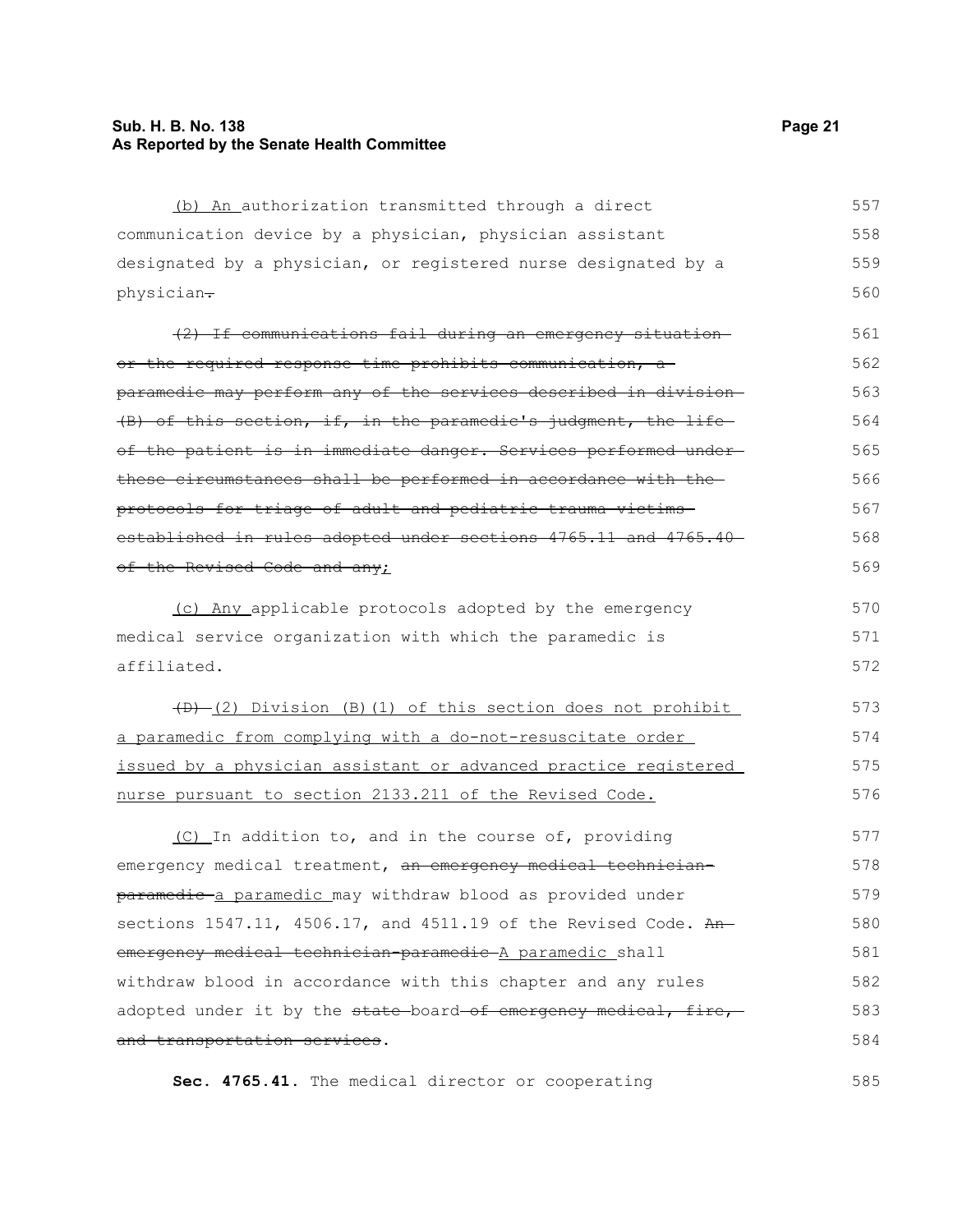#### **Sub. H. B. No. 138 Page 22 As Reported by the Senate Health Committee**

| physician advisory board of each emergency medical service          | 586 |
|---------------------------------------------------------------------|-----|
| organization shall establish written protocols to be followed by    | 587 |
| first responders, emergency medical technicians-basic, emergency    | 588 |
| medical technicians-intermediate, and emergency medical             | 589 |
| technicians-paramedic in performing emergency medical services      | 590 |
| when communications have failed or the required response-           | 591 |
| prevents communication and the life of the patient is in-           | 592 |
| immediate danger. Those protocols shall be consistent with          | 593 |
| applicable trauma triage protocols adopted under division (A) or    | 594 |
| approved under division $(B)$ (2) of section 4765.40 of the Revised | 595 |
| Code, but may direct to an adult or pediatric trauma center         | 596 |
| emergency victims that the applicable trauma triage protocols do    | 597 |
| not require to be transported to an adult or pediatric trauma       | 598 |
| center.                                                             | 599 |
| Sec. 4765.42. (A) Each emergency medical service                    | 600 |
| organization shall appoint a medical director or a cooperating      | 601 |
| physician advisory board. The organization shall give notice of     | 602 |
| the name of its medical director or the names of the members of     | 603 |
| its cooperating physician advisory board to the state board of      | 604 |
| emergency medical, fire, and transportation services. The notice    | 605 |
| shall be made in writing.                                           | 606 |
|                                                                     |     |

(B) To be eligible to serve as a medical director or member of a cooperating physician advisory board, an individual shall be a physician who meets the qualifications established in rules adopted under section 4765.11 of the Revised Code. In adopting the rules, the state board shall require that all physicians meet the same qualifications regarding medical experience and completion of a medical director course, subject to both of the following: 607 608 609 610 611 612 613 614

(1) With respect to medical experience, the state board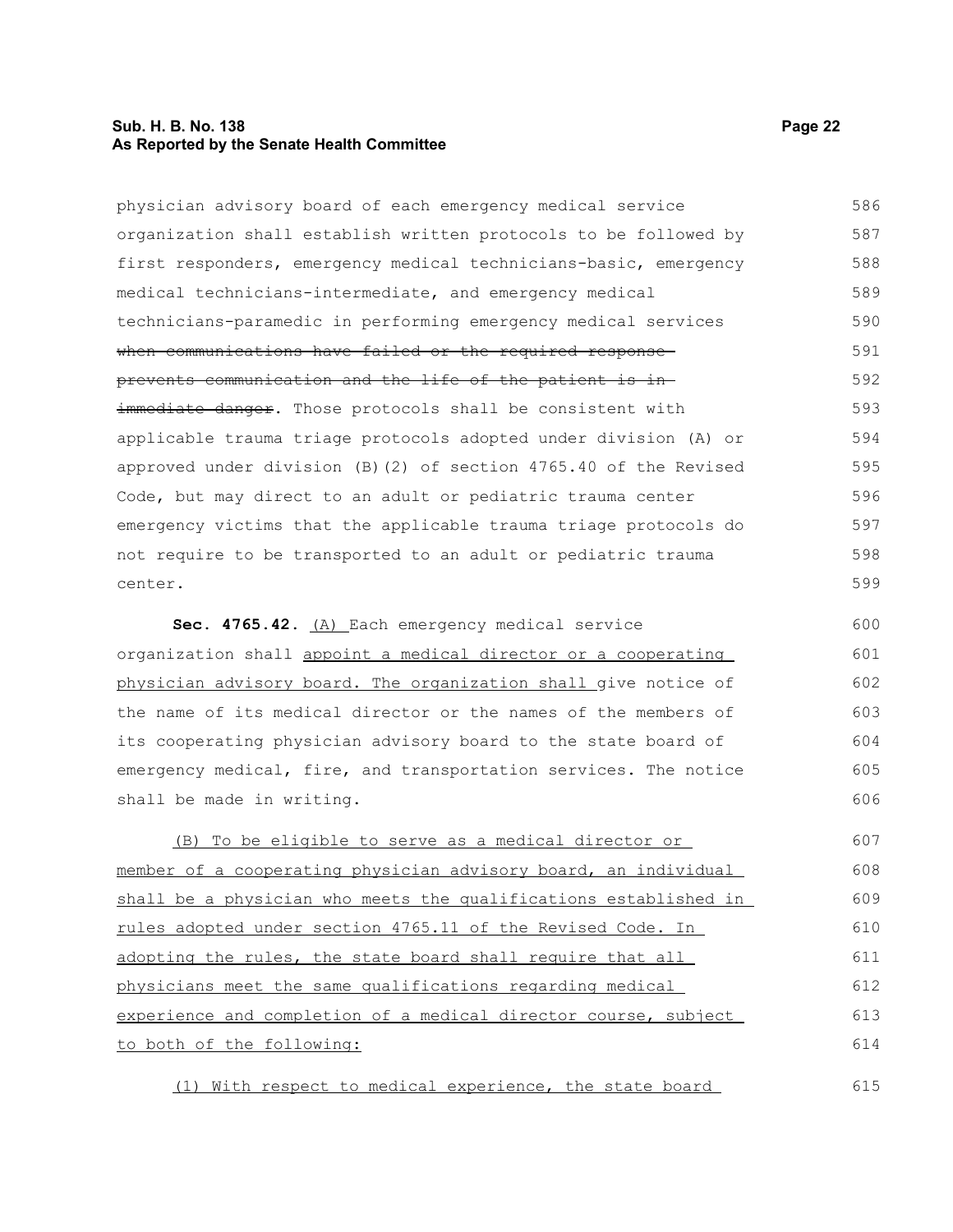### **Sub. H. B. No. 138** Page 23 **As Reported by the Senate Health Committee**

| shall not limit eligibility to only those physicians who have   | 616 |
|-----------------------------------------------------------------|-----|
| completed a residency or fellowship program in emergency        | 617 |
| medicine or a related area or who are certified or eligible to  | 618 |
| be certified in a specialty or subspecialty of emergency        | 619 |
| medicine or a related area.                                     | 620 |
| (2) With respect to completion of a medical director            | 621 |
| <u>course, the state board shall permit a physician who has</u> | 622 |
| completed a residency or fellowship program in emergency        | 623 |
| medicine or a related area to use completion of that program as | 624 |
| evidence of completing a medical director course.               | 625 |
| Sec. 4765.431. (A) As used in this section:                     | 626 |
| (1) "Emergency medical technician" and "EMT" have the same      | 627 |
| meanings as "emergency medical technician-basic" and "EMT-      | 628 |
| basic, " respectively.                                          | 629 |
| (2) "Advanced emergency medical technician" and "AEMT"          | 630 |
| have the same meanings as "emergency medical technician-        | 631 |
| intermediate" and "AEMT," respectively.                         | 632 |
| (3) "Nonemergency transport" means the transport of an          | 633 |
| individual who requires routine transportation to or from a     | 634 |
| medical appointment or service, is convalescent or otherwise    | 635 |
| nonambulatory, and, during transport to the destination         | 636 |
| facility, does not require medical monitoring, aid, care, or    | 637 |
| treatment.                                                      | 638 |
| (B) When an ambulance is used for the nonemergency              | 639 |
| transport of a patient, the emergency medical service           | 640 |
| organization operating the ambulance shall staff the ambulance  | 641 |
| as follows:                                                     | 642 |
| (1) One individual to serve as the driver who meets the         | 643 |
| requirements established in rules adopted under this section,   | 644 |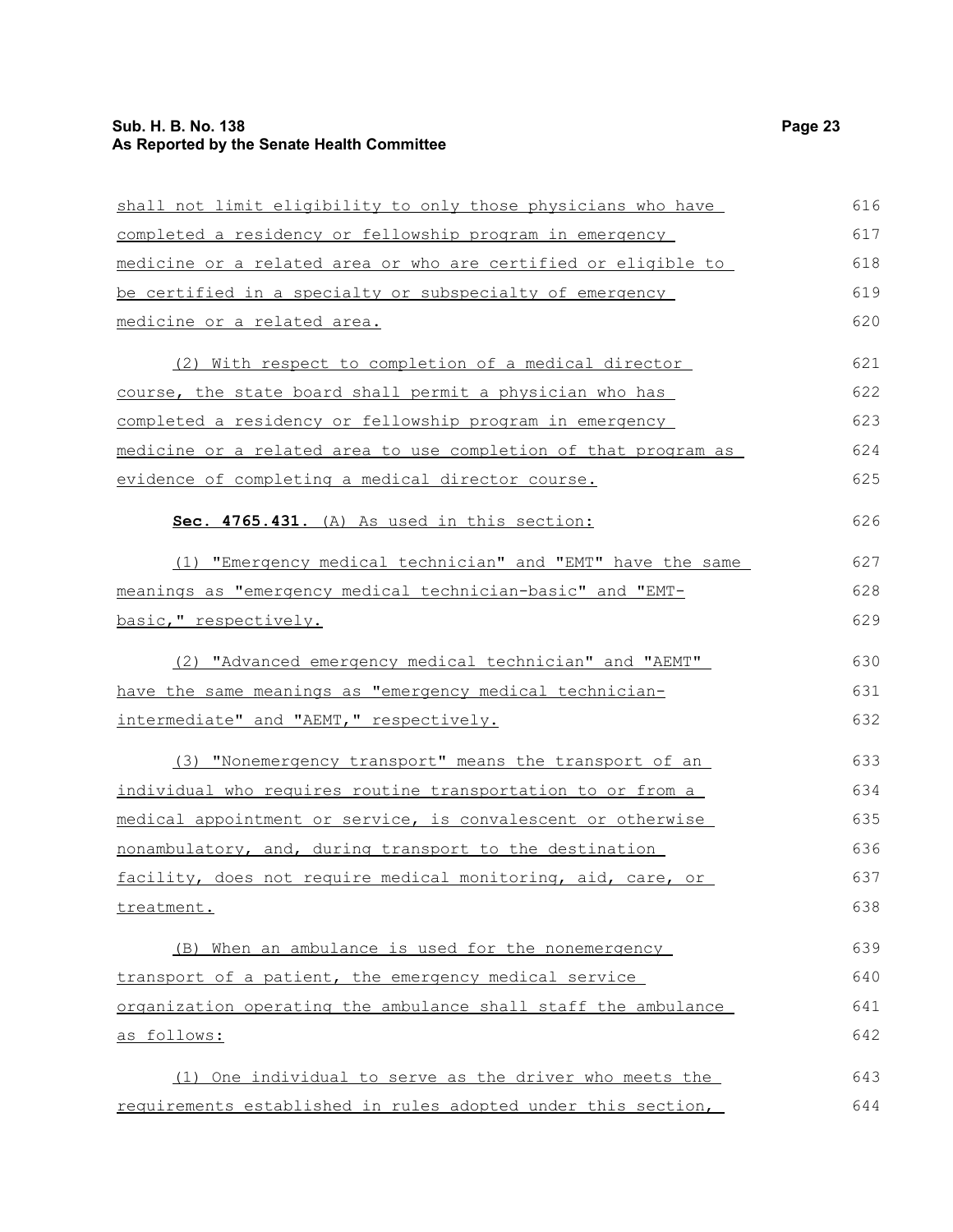### **Sub. H. B. No. 138** Page 24 **As Reported by the Senate Health Committee**

| but is not necessarily an emergency medical technician, advanced | 645 |
|------------------------------------------------------------------|-----|
| emergency medical technician, or paramedic;                      | 646 |
| (2) In addition to the driver, at least one EMT, AEMT, or        | 647 |
| paramedic.                                                       | 648 |
| (C) The state board of emergency medical, fire, and              | 649 |
| transportation services shall adopt rules necessary to implement | 650 |
| this section. The rules shall be adopted in accordance with      | 651 |
| Chapter 119. of the Revised Code.                                | 652 |
| Sec. 4765.53. Notwithstanding any conflicting provision of       | 653 |
| the Revised Code, an emergency medical technician-basic,         | 654 |
| emergency medical technician-intermediate, or emergency medical  | 655 |
| technician-paramedic may administer a test for COVID-19 and may  | 656 |
| collect and label specimens from a test for COVID-19 if that     | 657 |
| individual has received proper training to engage in those       | 658 |
| activities.                                                      | 659 |
| Sec. 4766.01. As used in this chapter:                           | 660 |
| (A) "Advanced life support" means treatment described in-        | 661 |
| section 4765.39 of the Revised Code that a paramedic an          | 662 |
| emergency medical technician-paramedic is certified-authorized   | 663 |
| to perform_under_section_4765.39 of the Revised Code.            | 664 |
| (B) "Air medical service organization" means an                  | 665 |
| organization that furnishes, conducts, maintains, advertises,    | 666 |
| promotes, or otherwise engages in providing medical services     | 667 |
| with a rotorcraft air ambulance or fixed wing air ambulance.     | 668 |
| (C) "Air medical transportation" means the transporting of       | 669 |
| a patient by rotorcraft air ambulance or fixed wing air          | 670 |
| ambulance with appropriately licensed and certified medical      | 671 |
| personnel.                                                       | 672 |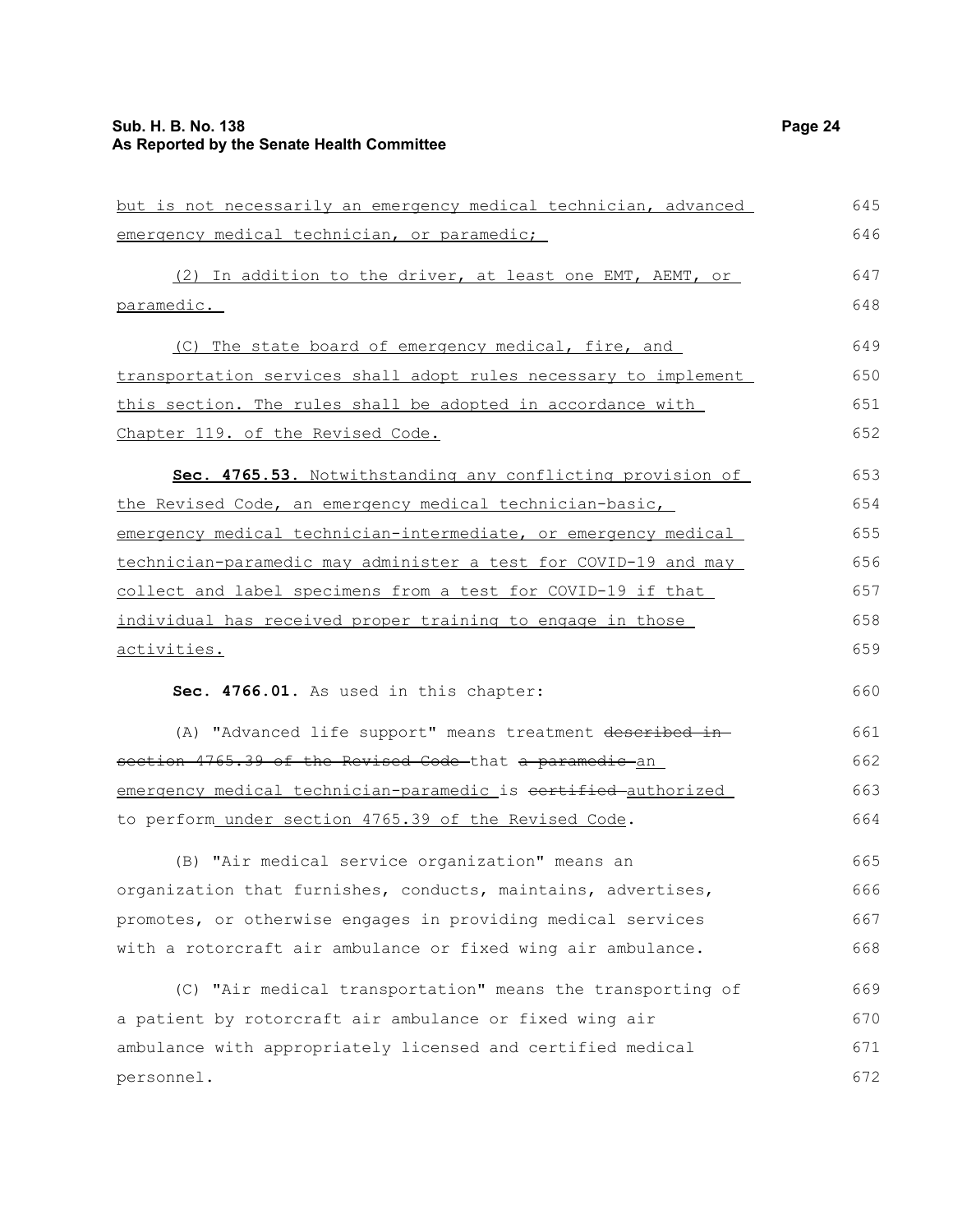### **Sub. H. B. No. 138 Page 25 As Reported by the Senate Health Committee**

(D) "Ambulance" means any motor vehicle that is specifically designed, constructed, or modified and equipped and is intended to be used to provide basic life support, intermediate life support, advanced life support, or mobile intensive care unit services and transportation upon the streets or highways of this state of persons who are seriously ill, injured, wounded, or otherwise incapacitated or helpless. "Ambulance" does not include air medical transportation or a vehicle designed and used solely for the transportation of nonstretcher-bound persons, whether hospitalized or handicapped or whether ambulatory or confined to a wheelchair. 673 674 675 676 677 678 679 680 681 682 683

(E) "Ambulette" means a motor vehicle that is specifically designed, constructed, or modified and equipped and is intended to be used for transportation upon the streets or highways of this state of persons who require use of a wheelchair or other mobility aid. 684 685 686 687 688

(F) "Basic life support" means treatment described in section 4765.37 of the Revised Code that an EMT emergency medical technician-basic is certified authorized to perform under section 4765.37 of the Revised Code. 689 690 691 692

(G) "Disaster situation" means any condition or situation described by rule of the state board of emergency medical, fire, and transportation services as a mass casualty, major emergency, natural disaster, or national emergency. 693 694 695 696

(H) "Emergency medical service organization" means an organization that uses-EMTs emergency medical technicians-basic, AEMTs emergency medical technicians-intermediate, or-paramedicsemergency medical technicians-paramedic, or a combination of EMTs EMTs-basic, AEMTs EMTs-I, and paramedics, to provide medical care to victims of illness or injury. An emergency 697 698 699 700 701 702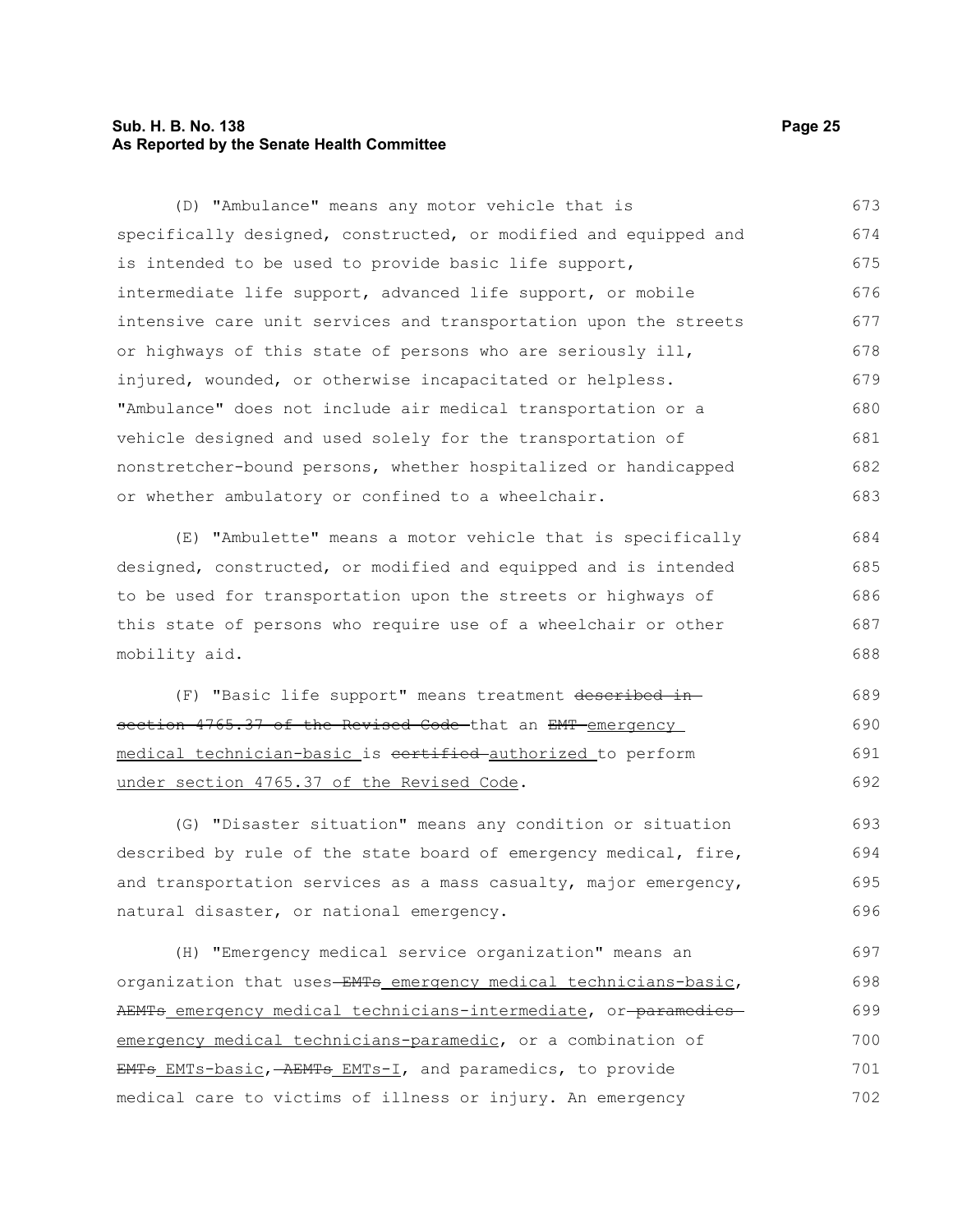#### **Sub. H. B. No. 138 Page 26 As Reported by the Senate Health Committee**

medical service organization includes, but is not limited to, a commercial ambulance service organization, a hospital, and a funeral home. (I) "EMT," "AEMT," "Emergency medical technician-basic," "EMT-basic," "emergency medical technician-intermediate," "EMT-I," "emergency medical technician-paramedic," and "paramedic" have the same meanings as in sections section 4765.01 and of the Revised Code. Pursuant to section 4765.011 of the Revised Code, an emergency medical technician-basic or EMT-basic is also known as an emergency medical technician or EMT, respectively, and an emergency medical technician-intermediate or EMT-I is also known as an advanced emergency medical technician or AEMT, respectively. (J) "Fixed wing air ambulance" means a fixed wing aircraft that is specifically designed, constructed, or modified and 703 704 705 706 707 708 709 710 711 712 713 714 715 716 717

equipped and is intended to be used as a means of air medical transportation. 718 719

(K) "Health care practitioner" has the same meaning as in section 3701.74 of the Revised Code. 720 721

(L) "Health care services" has the same meaning as in section 3922.01 of the Revised Code. 722 723

(M) "Intermediate life support" means treatment describedin section 4765.38 of the Revised Code that an AEMT emergency medical technician-intermediate is cortified authorized to perform under section 4765.38 of the Revised Code. 724 725 726 727

(N) "Major emergency" means any emergency event that cannot be resolved through the use of locally available emergency resources. 728 729 730

(O) "Mass casualty" means an emergency event that results 731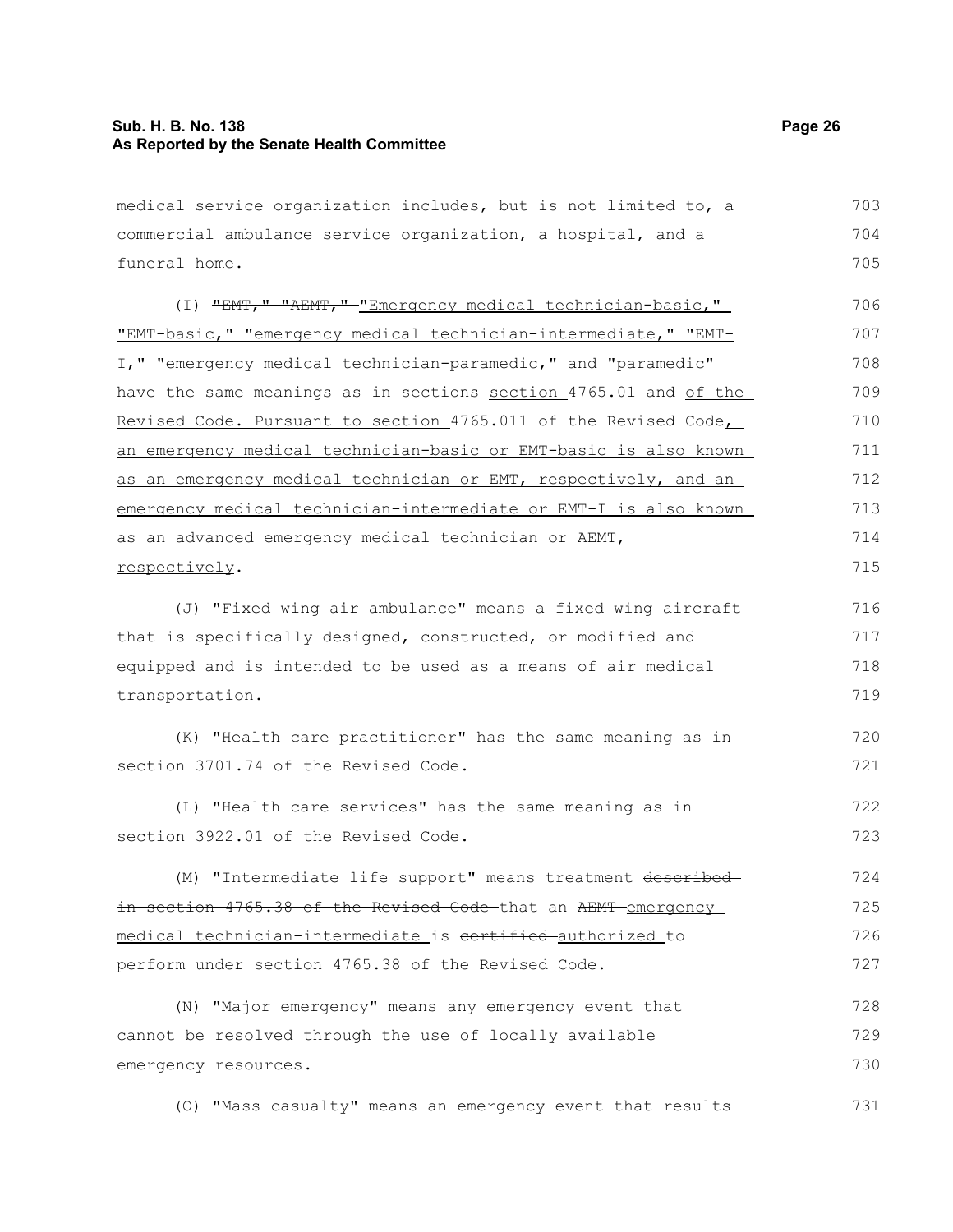### **Sub. H. B. No. 138 Page 27 As Reported by the Senate Health Committee**

in ten or more persons being injured, incapacitated, made ill, or killed. (P) "Medical emergency" means an unforeseen event affecting an individual in such a manner that a need for immediate care is created. (Q) "Mobile intensive care unit" means an ambulance used only for maintaining specialized or intensive care treatment and used primarily for interhospital transports of patients whose conditions require care beyond the scope of services a paramedic as provided in-is authorized to perform under section 4765.39 of the Revised Code. (R)(1) "Nonemergency medical service organization" means a person that does both of the following: (a) Provides services to the public on a regular basis for the purpose of transporting individuals who require the use of a wheelchair or other mobility aid to receive health care services in nonemergency circumstances; (b) Provides the services for a fee, regardless of whether the fee is paid by the person being transported, a third party payer, as defined in section 3702.51 of the Revised Code, or any other person or government entity. (2) "Nonemergency medical service organization" does not include a health care facility, as defined in section 1751.01 of the Revised Code, that provides ambulette services only to patients of that facility. (S) "Nontransport vehicle" means a motor vehicle operated by a licensed emergency medical service organization not as an ambulance, but as a vehicle for providing services in conjunction with the ambulances operated by the organization or 732 733 734 735 736 737 738 739 740 741 742 743 744 745 746 747 748 749 750 751 752 753 754 755 756 757 758 759 760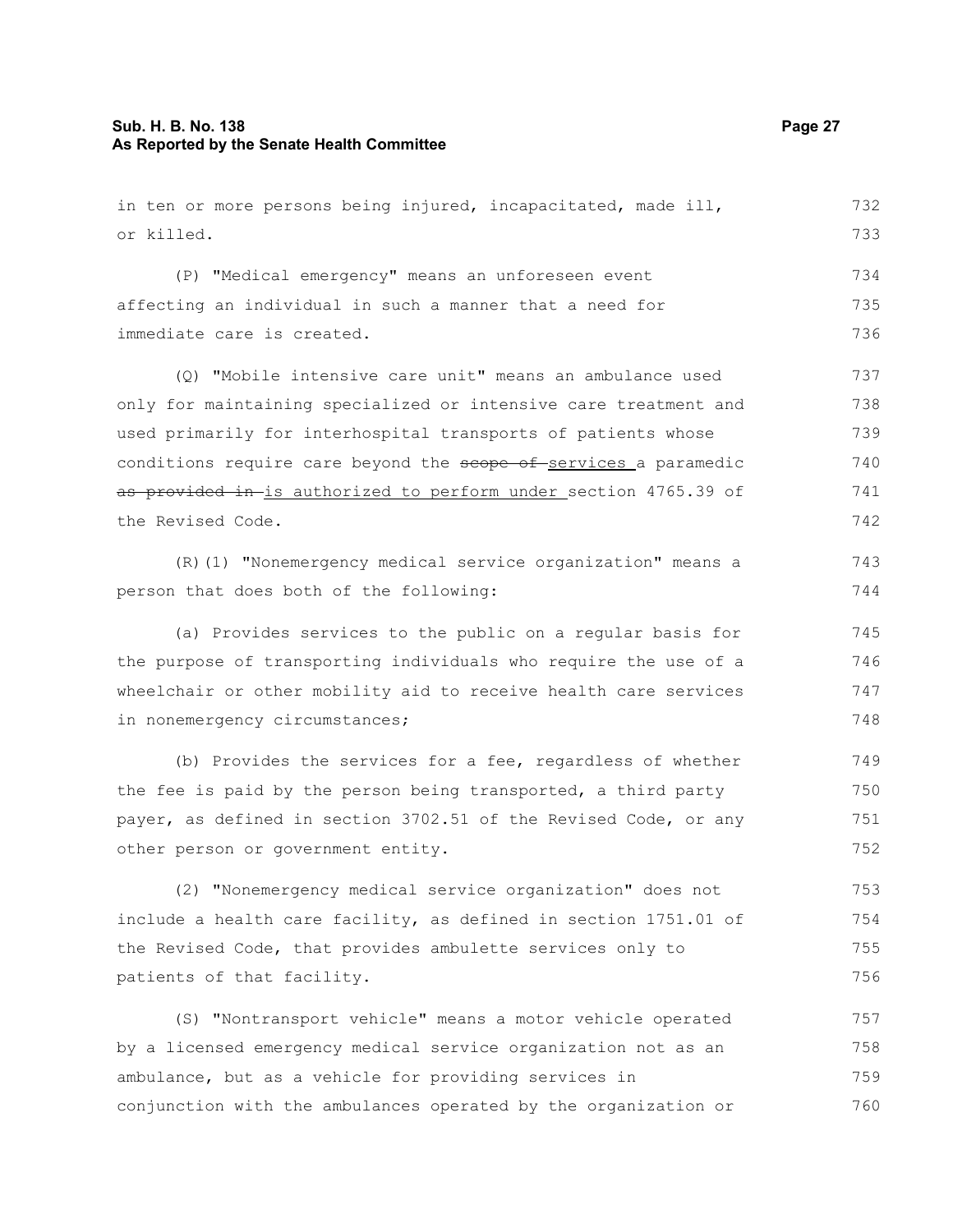### **Sub. H. B. No. 138 Page 28 As Reported by the Senate Health Committee**

|  |  | other emergency medical service organizations. | 761 |
|--|--|------------------------------------------------|-----|
|  |  |                                                |     |

(T) "Patient" means any individual who as a result of illness or injury needs medical attention, whose physical or mental condition is such that there is imminent danger of loss of life or significant health impairment, or who may be otherwise incapacitated or helpless as a result of a physical or mental condition, or any individual whose physical condition requires the use of a wheelchair or other mobility aid. 762 763 764 765 766 767 768

(U) "Rotorcraft air ambulance" means a helicopter or other aircraft capable of vertical takeoffs, vertical landings, and hovering that is specifically designed, constructed, or modified and equipped and is intended to be used as a means of air medical transportation. 769 770 771 772 773

(V) "Taxicab" means a taxicab vehicle operated by a taxicab service company, provided the company is not a nonemergency medical service organization. 774 775 776

(W) "Transportation network company driver" has the same meaning as in section 3942.01 of the Revised Code. 777 778

(X) "Transportation network company services" has the same meaning as in section 3942.01 of the Revised Code.

**Section 2.** That existing sections 4765.01, 4765.11, 4765.30, 4765.35, 4765.37, 4765.38, 4765.39, 4765.41, 4765.42, and 4766.01 of the Revised Code are hereby repealed. 781 782 783

**Section 3.** The qualifications for serving as a medical director or member of a cooperating physician advisory board for an emergency medical service organization established by rules adopted under section 4765.11 of the Revised Code, in accordance with the amendments to section 4765.42 of Revised Code made by this act, apply only to physicians who are appointed to serve as 784 785 786 787 788 789